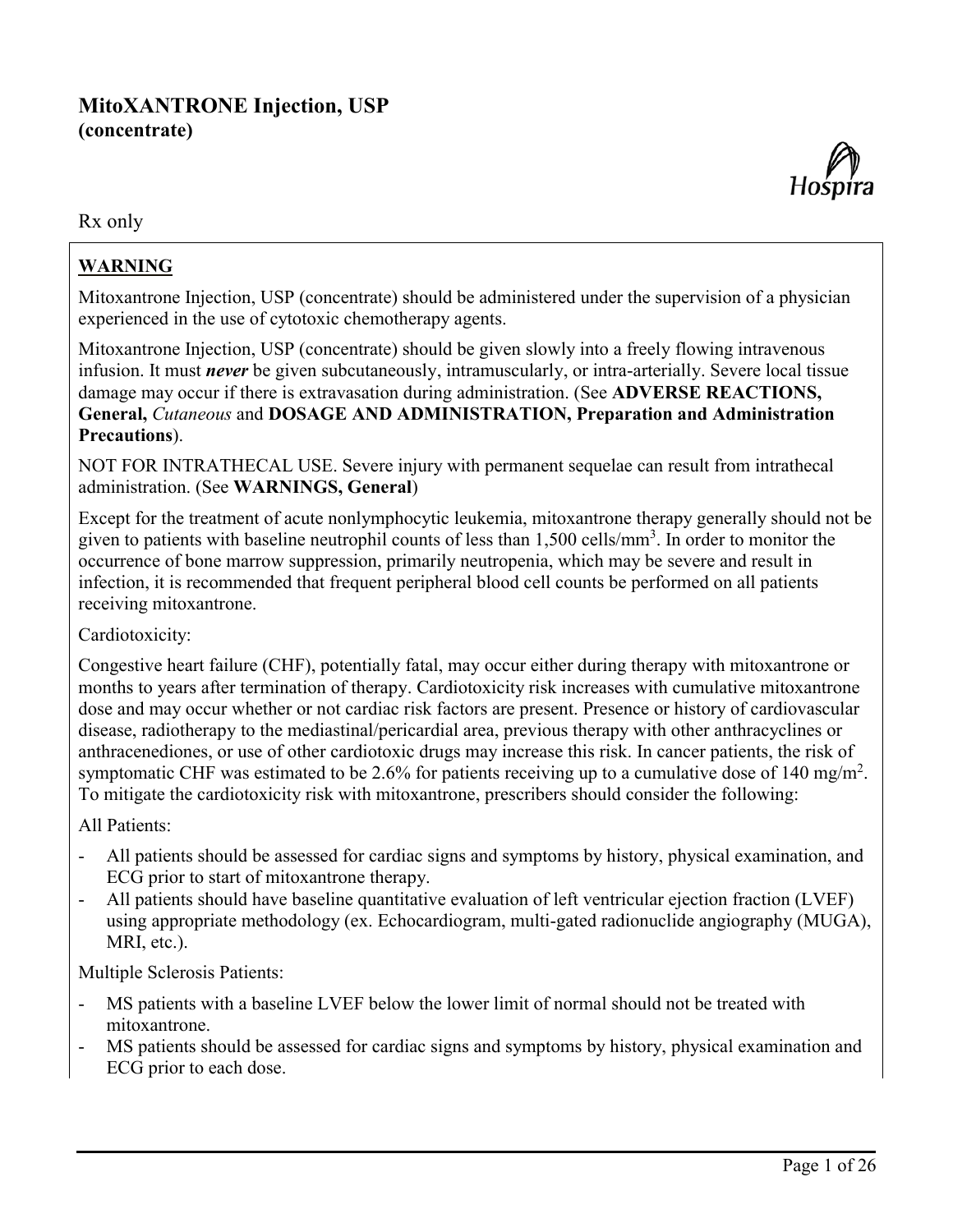- MS patients should undergo quantitative reevaluation of LVEF prior to each dose using the same methodology that was used to assess baseline LVEF. Additional doses of mitoxantrone should not be administered to multiple sclerosis patients who have experienced either a drop in LVEF to below the lower limit of normal or a clinically significant reduction in LVEF during mitoxantrone therapy.
- MS patients should not receive a cumulative mitoxantrone dose greater than  $140 \text{ mg/m}^2$ .
- MS patients should undergo yearly quantitative LVEF evaluation after stopping mitoxantrone to monitor for late occurring cardiotoxicity.

For additional information, see **WARNINGS** and **DOSAGE AND ADMINISTRATION**.

Secondary Leukemia:

Mitoxantrone therapy in patients with MS and in patients with cancer increases the risk of developing secondary acute myeloid leukemia.

## **DESCRIPTION**

Mitoxantrone Injection, USP (concentrate) is a synthetic antineoplastic anthracenedione for intravenous use. The molecular formula is  $C_{22}H_{28}N_4O_6\cdot 2HCl$  and the molecular weight is 517.41. It is supplied as a concentrate that MUST BE DILUTED PRIOR TO INJECTION. The concentrate is a sterile, nonpyrogenic, dark blue aqueous solution containing mitoxantrone hydrochloride equivalent to 2 mg/mL mitoxantrone free base, with sodium chloride (0.80% w/v), sodium metabisulfite (0.01% w/v), sodium acetate  $(0.005\% \text{ w/v})$ , acetic acid  $(0.046\% \text{ w/v})$ , and Water for Injection, USP as inactive ingredients. The solution has a pH of 3.0 to 4.5 and contains 0.14 mEq of sodium per mL. The product does not contain preservatives. The chemical name is 1, 4-dihydroxy-5, 8-bis[[2-[(2-hydroxyethyl) amino]ethyl]amino]- 9,10- anthracenedione dihydrochloride and the structural formula is:



## **CLINICAL PHARMACOLOGY**

**Mechanism of Action:** Mitoxantrone, a DNA-reactive agent that intercalates into deoxyribonucleic acid (DNA) through hydrogen bonding, causes crosslinks and strand breaks. Mitoxantrone also interferes with ribonucleic acid (RNA) and is a potent inhibitor of topoisomerase II, an enzyme responsible for uncoiling and repairing damaged DNA. It has a cytocidal effect on both proliferating and nonproliferating cultured human cells, suggesting lack of cell cycle phase specificity.

Mitoxantrone has been shown *in vitro* to inhibit B cell, T cell, and macrophage proliferation and impair antigen presentation, as well as the secretion of interferon gamma, TNFα, and IL-2.

**Pharmacokinetics:** Pharmacokinetics of mitoxantrone in patients following a single intravenous administration of mitoxantrone can be characterized by a three-compartment model. The mean alpha half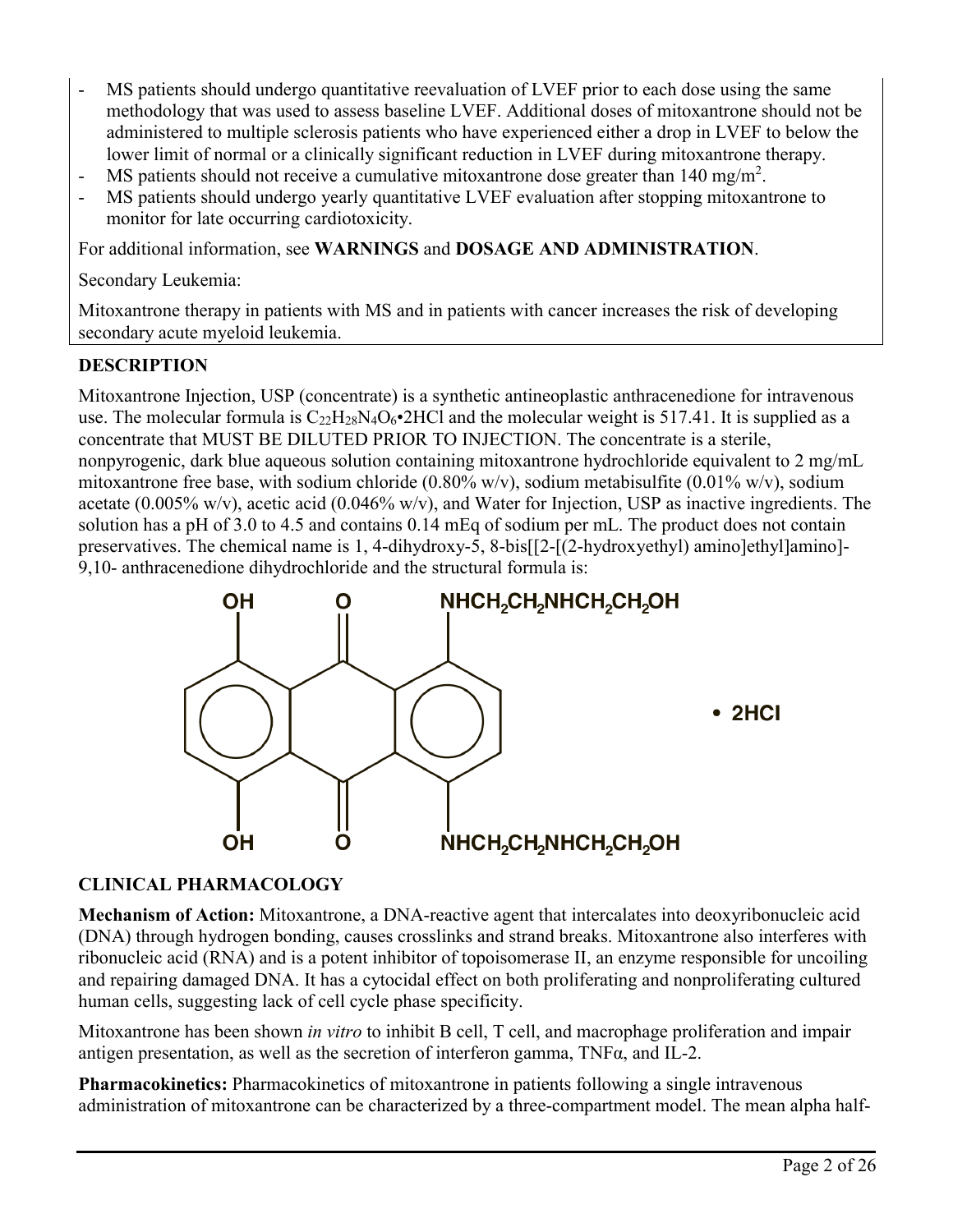life of mitoxantrone is 6 to 12 minutes, the mean beta half-life is 1.1 to 3.1 hours and the mean gamma (terminal or elimination) half-life is 23 to 215 hours (median approximately 75 hours). Pharmacokinetic studies have not been performed in humans receiving multiple daily dosing. Distribution to tissues is extensive: steady-state volume of distribution exceeds  $1,000 \text{ L/m}^2$ . Tissue concentrations of mitoxantrone appear to exceed those in the blood during the terminal elimination phase. In the healthy monkey, distribution to brain, spinal cord, eye, and spinal fluid is low.

In patients administered 15 to 90 mg/m<sup>2</sup> of mitoxantrone intravenously, there is a linear relationship between dose and the area under the concentration-time curve (AUC).

Mitoxantrone is 78% bound to plasma proteins in the observed concentration range of 26 to 455 ng/mL. This binding is independent of concentration and is not affected by the presence of phenytoin, doxorubicin, methotrexate, prednisone, prednisolone, heparin, or aspirin.

**Metabolism and Elimination:** Mitoxantrone is excreted in urine and feces as either unchanged drug or as inactive metabolites. In human studies, 11% and 25% of the dose were recovered in urine and feces, respectively, as either parent drug or metabolite during the 5-day period following drug administration. Of the material recovered in urine, 65% was unchanged drug. The remaining 35% was composed of monocarboxylic and dicarboxylic acid derivatives and their glucuronide conjugates. The pathways leading to the metabolism of mitoxantrone have not been elucidated.

## **Special Populations:**

*Gender* - The effect of gender on mitoxantrone pharmacokinetics is unknown.

Geriatric - In elderly patients with breast cancer, the systemic mitoxantrone clearance was 21.3 L/hr/m<sup>2</sup>, compared with 28.3 L/hr/m<sup>2</sup> and 16.2 L/hr/m<sup>2</sup> for non-elderly patients with nasopharyngeal carcinoma and malignant lymphoma, respectively.

*Pediatric* - Mitoxantrone pharmacokinetics in the pediatric population are unknown.

*Race* - The effect of race on mitoxantrone pharmacokinetics is unknown.

*Renal Impairment* - Mitoxantrone pharmacokinetics in patients with renal impairment are unknown. *Hepatic Impairment* - Mitoxantrone clearance is reduced by hepatic impairment. Patients with severe hepatic dysfunction (bilirubin > 3.4 mg/dL) have an AUC more than three times greater than that of patients with normal hepatic function receiving the same dose. Patients with multiple sclerosis who have hepatic impairment should ordinarily not be treated with mitoxantrone. Other patients with hepatic impairment should be treated with caution and dosage adjustment may be required.

**Drug Interactions:** *In vitro* drug interaction studies have demonstrated that mitoxantrone did not inhibit CYP450 1A2, 2A6, 2C9, 2C19, 2D6, 2E1, and 3A4 across a broad concentration range. The results of *in vitro* induction studies are inconclusive, but suggest that mitoxantrone may be a weak inducer of CYP450 2E1 activity.

Pharmacokinetic studies of the interaction of mitoxantrone with concomitantly administered medications in humans have not been performed. The pathways leading to the metabolism of mitoxantrone have not been elucidated. To date, post-marketing experience has not revealed any significant drug interactions in patients who have received mitoxantrone for treatment of cancer. Information on drug interactions in patients with multiple sclerosis is limited.

# **CLINICAL TRIALS**

**Multiple Sclerosis:** The safety and efficacy of mitoxantrone in multiple sclerosis were assessed in two randomized, multicenter clinical studies.

One randomized, controlled study (Study 1) was conducted in patients with secondary progressive or progressive relapsing multiple sclerosis. Patients in this study demonstrated significant neurological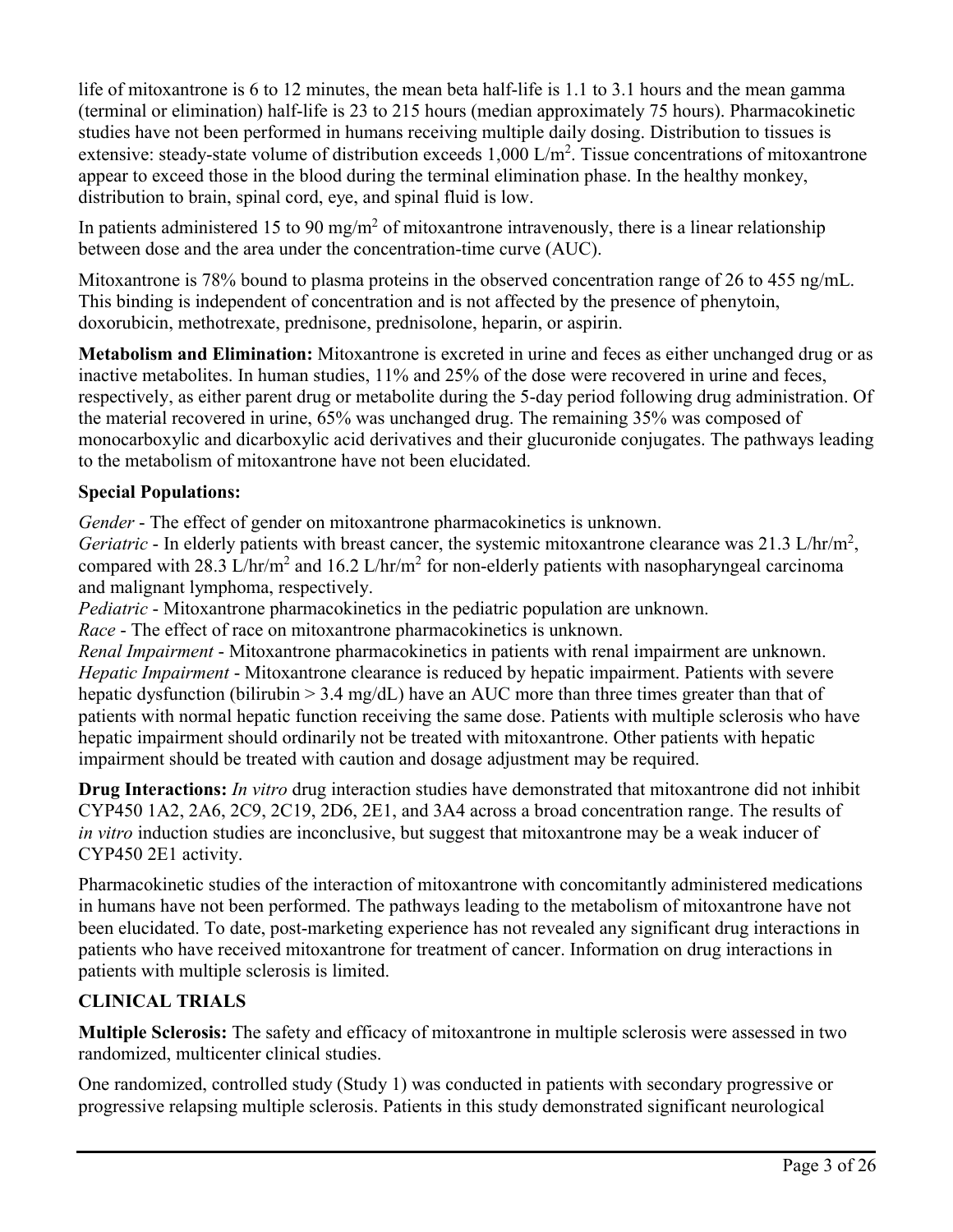disability based on the Kurtzke Expanded Disability Status Scale (EDSS). The EDSS is an ordinal scale with 0.5 point increments ranging from 0.0 to 10.0 (increasing score indicates worsening) and based largely on ambulatory impairment in its middle range (EDSS 4.5 to 7.5 points). Patients in this study had experienced a mean deterioration in EDSS of about 1.6 points over the 18 months prior to enrollment.

Patients were randomized to receive placebo, 5 mg/m<sup>2</sup> mitoxantrone, or 12 mg/m<sup>2</sup> mitoxantrone administered IV every 3 months for 2 years. High-dose methylprednisolone was administered to treat relapses. The intent-to-treat analysis cohort consisted of 188 patients; 149 completed the 2-year study. Patients were evaluated every 3 months, and clinical outcome was determined after 24 months. In addition, a subset of patients was assessed with magnetic resonance imaging (MRI) at baseline, Month 12, and Month 24. Neurologic assessments and MRI reviews were performed by evaluators blinded to study drug and clinical outcome, although the diagnosis of relapse and the decision to treat relapses with steroids were made by unblinded treating physicians. A multivariate analysis of five clinical variables (EDSS, Ambulation Index [AI], number of relapses requiring treatment with steroids, months to first relapse needing treatment with steroids, and Standard Neurological Status [SNS]) was used to determine primary efficacy. The AI is an ordinal scale ranging from 0 to 9 in one point increments to define progressive ambulatory impairment. The SNS provides an overall measure of neurologic impairment and disability, with scores ranging from 0 (normal neurologic examination) to 99 (worst possible score).

Results of Study 1 are summarized in Table 1.

|                                                                                                          |                       | <b>Treatment Groups</b>          |                                    |                                             |
|----------------------------------------------------------------------------------------------------------|-----------------------|----------------------------------|------------------------------------|---------------------------------------------|
|                                                                                                          |                       | <b>Mitoxantrone</b>              |                                    | Placebo vs.                                 |
| <b>Primary Endpoints</b>                                                                                 | Placebo<br>$(N = 64)$ | $5 \text{ mg/m}^2$<br>$(N = 64)$ | 12 mg/m <sup>2</sup><br>$(N = 60)$ | 12 mg/m <sup>2</sup><br><b>Mitoxantrone</b> |
| Primary efficacy multivariate analysis*                                                                  |                       |                                  |                                    | ${}< 0.0001$                                |
| Primary clinical variables analyzed:                                                                     |                       |                                  |                                    |                                             |
| EDSS change** (mean)                                                                                     | 0.23                  | $-0.23$                          | $-0.13$                            | 0.0194                                      |
| Ambulation Index change** (mean)                                                                         | 0.77                  | 0.41                             | 0.30                               | 0.0306                                      |
| Mean number of relapses per patient requiring<br>corticosteroid treatment (adjusted for discontinuation) | 1.20                  | 0.73                             | 0.40                               | 0.0002                                      |
| Months to first relapse requiring corticosteroid treatment<br>(median $[1st$ quartile])                  | 14.2 $[6.7]$          | NR [6.9]                         | NR [20.4]                          | 0.0004                                      |
| Standard Neurological Status change** (mean)                                                             | 0.77                  | $-0.38$                          | $-1.07$                            | 0.0269                                      |
| $MRI^{\ddagger}$                                                                                         |                       |                                  |                                    |                                             |
| No. of patients with new Gd-enhancing lesions                                                            | 5/32(16%)             | 4/37(11%)                        | 0/31                               | 0.022                                       |
| Change in number of T2-weighted lesions, mean $(n)$ <sup>**</sup>                                        | 1.94(32)              | 0.68(34)                         | 0.29(28)                           | 0.027                                       |

**Table 1: Efficacy Results at Month 24 Study 1**

 $NR = not reached within 24 months; MRI = magnetic resonance imaging.$ 

\* Wei-Lachin test.<br>\*\* Month 24 value

Month 24 value minus baseline.

‡ A subset of 110 patients was selected for MRI analysis. MRI results were not available for all patients at all time points.

A second randomized, controlled study (Study 2) evaluated mitoxantrone in combination with methylprednisolone (MP) and was conducted in patients with secondary progressive or worsening relapsing-remitting multiple sclerosis who had residual neurological deficit between relapses. All patients had experienced at least two relapses with sequelae or neurological deterioration within the previous 12 months. The average deterioration in EDSS was 2.2 points during the previous 12 months. During the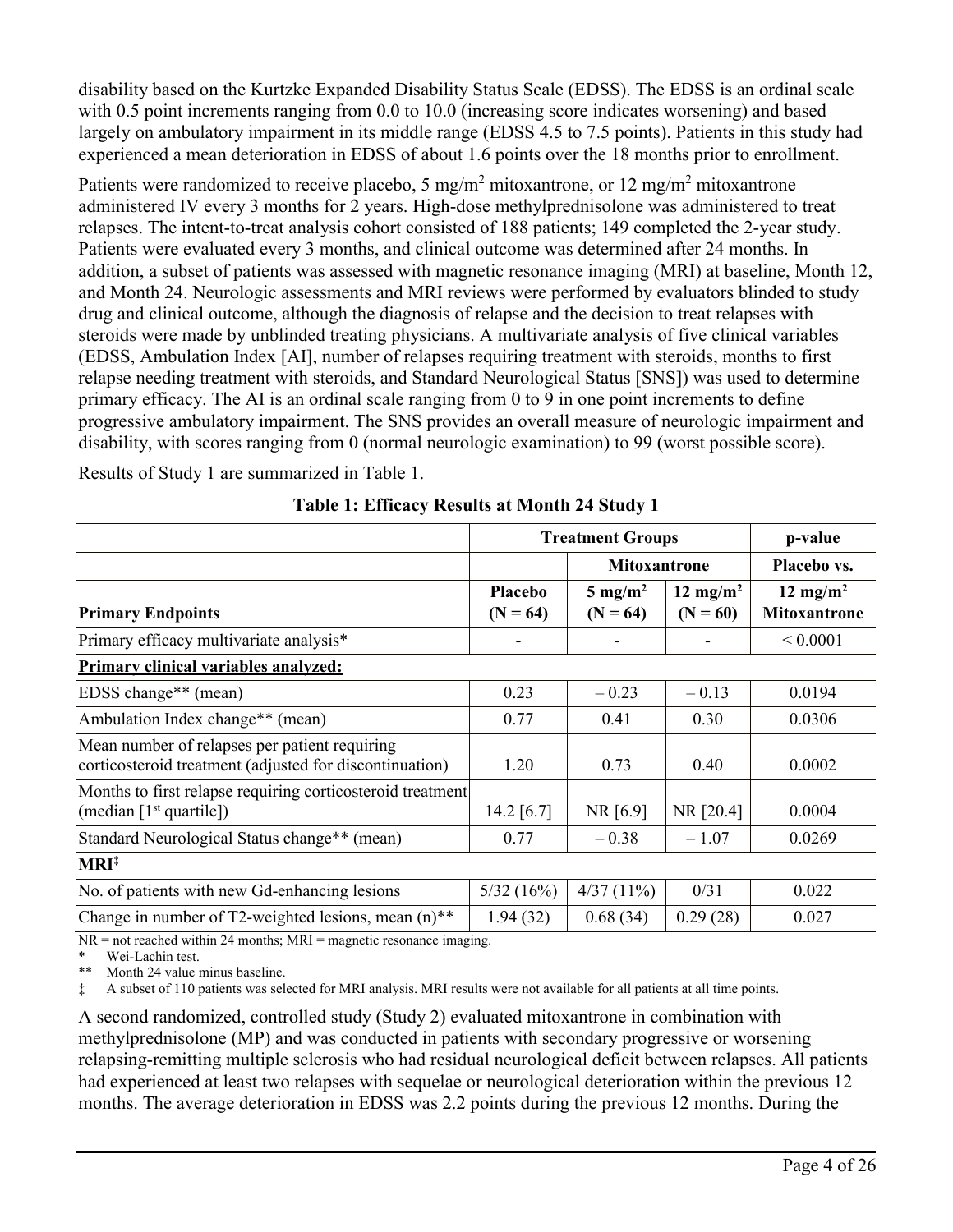screening period, patients were treated with two monthly doses of 1 g of IV MP and underwent monthly MRI scans. Only patients who developed at least one new Gd-enhancing MRI lesion during the 2-month screening period were eligible for randomization. A total of 42 evaluable patients received monthly treatments of 1 g of IV MP alone (n = 21) or  $\sim$ 12 mg/m<sup>2</sup> of IV mitoxantrone plus 1 g of IV MP (n = 21)  $(MIT + MP)$  for 6 months. Patients were evaluated monthly, and study outcome was determined after 6 months. The primary measure of effectiveness in this study was a comparison of the proportion of patients in each treatment group who developed no new Gd-enhancing MRI lesions at 6 months; these MRIs were assessed by a blinded panel. Additional outcomes were measured, including EDSS and number of relapses, but all clinical measures in this trial were assessed by an unblinded treating physician. Five patients, all in the MP alone arm, failed to complete the study due to lack of efficacy.

The results of this trial are displayed in Table 2.

| <b>Primary Endpoint</b>                                                      | <b>MP</b> alone<br>$(N = 21)$ | $MIT + MP$<br>$(N = 21)$ | p-value |
|------------------------------------------------------------------------------|-------------------------------|--------------------------|---------|
| Patients (%) without new Gd-enhancing lesions on<br>MRIs (primary endpoint)* | $5(31\%)$                     | $19(90\%)$               | 0.001   |
| <b>Secondary Endpoints</b>                                                   |                               |                          |         |
| EDSS change (Month 6 minus baseline)* (mean)                                 | $-0.1$                        | $-1.1$                   | 0.013   |
| Annualized relapse rate (mean per patient)                                   | 3.0                           | 0.7                      | 0.003   |
| Patients $(\%)$ without relapses                                             | 7(33%)                        | 14(67%)                  | 0.031   |

**Table 2: Efficacy Results Study 2**

 $MP = methylprednisolone; MIT + MP = mitoxantrone plus methylprednisolone.$ 

Results at Month 6, not including data for 5 withdrawals in the MP alone group.

**Advanced Hormone-Refractory Prostate Cancer:** A multicenter Phase 2 trial of mitoxantrone and lowdose prednisone  $(M + P)$  was conducted in 27 symptomatic patients with hormone-refractory prostate cancer. Using NPCP (National Prostate Cancer Project) criteria for disease response, there was one partial responder and 12 patients with stable disease. However, nine patients or 33% achieved a palliative response defined on the basis of reduction in analgesic use or pain intensity.

These findings led to the initiation of a randomized multicenter trial (CCI-NOV22) comparing the effectiveness of  $(M + P)$  to low-dose prednisone alone  $(P)$ . Eligible patients were required to have metastatic or locally advanced disease that had progressed on standard hormonal therapy, a castrate serum testosterone level, and at least mild pain at study entry. Mitoxantrone was administered at a dose of 12 mg/m<sup>2</sup>by short IV infusion every 3 weeks. Prednisone was administered orally at a dose of 5 mg twice a day. Patients randomized to the prednisone arm were crossed over to the  $M + P$  arm if they progressed or if they were not improved after a minimum of 6 weeks of therapy with prednisone alone.

A total of 161 patients were randomized, 80 to the  $M + P$  arm and 81 to the P arm. The median mitoxantrone dose administered was  $12 \text{ mg/m}^2$  per cycle. The median cumulative mitoxantrone dose administered was 73 mg/m<sup>2</sup> (range of 12 to 212 mg/m<sup>2</sup>).

A primary palliative response (defined as a 2-point decrease in pain intensity in a 6-point pain scale, associated with stable analgesic use, and lasting a minimum of 6 weeks) was achieved in 29% of patients randomized to  $M + P$  compared to 12% of patients randomized to P alone ( $p = 0.011$ ). Two responders left the study after meeting primary response criterion for two consecutive cycles. For the purposes of this analysis, these two patients were assigned a response duration of zero days. A secondary palliative response was defined as a 50% or greater decrease in analgesic use, associated with stable pain intensity, and lasting a minimum of 6 weeks. An overall palliative response (defined as primary plus secondary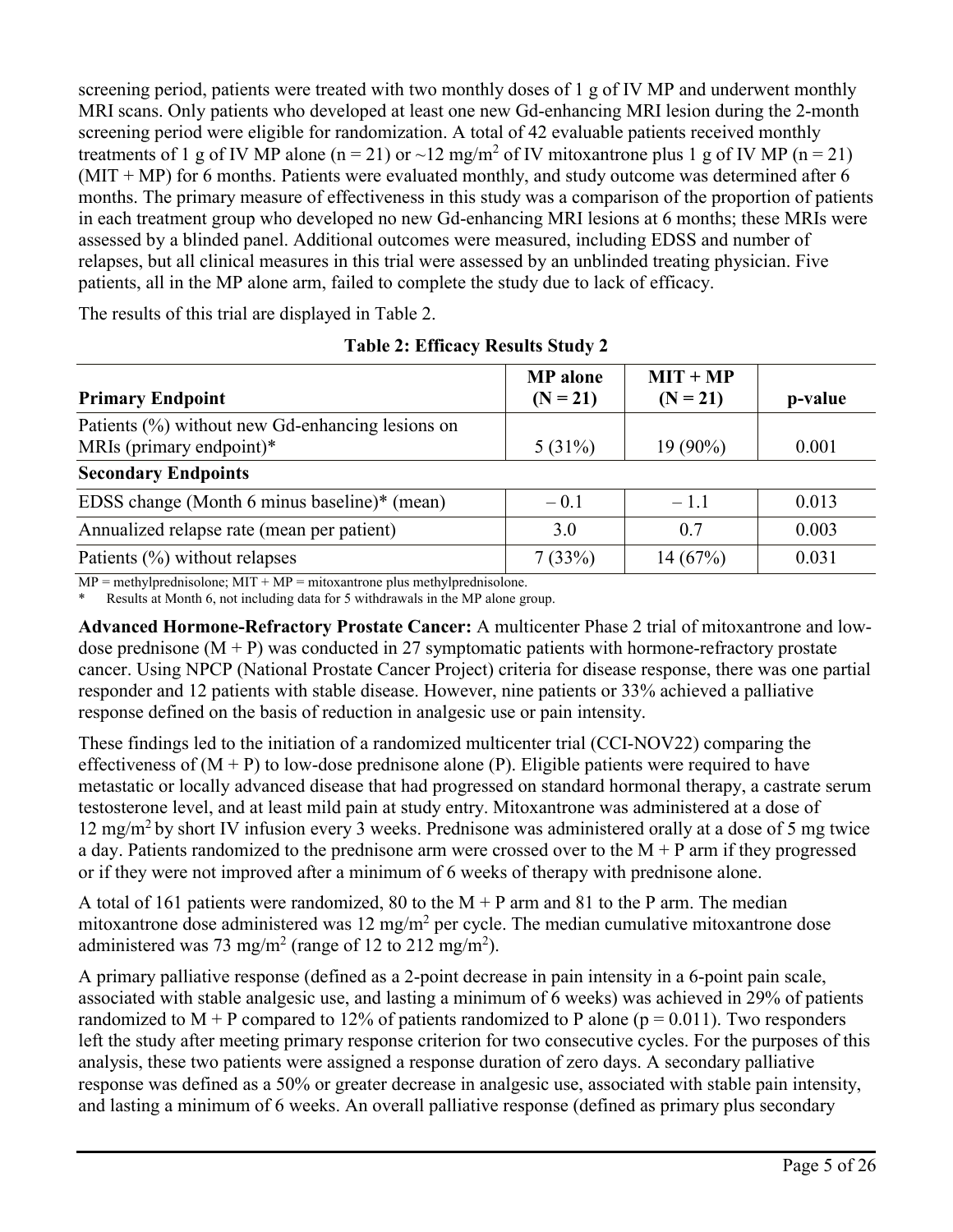responses) was achieved in 38% of patients randomized to  $M + P$  compared to 21% of patients randomized to P ( $p = 0.025$ ).

The median duration of primary palliative response for patients randomized to  $M + P$  was 7.6 months compared to 2.1 months for patients randomized to P alone ( $p = 0.0009$ ). The median duration of overall palliative response for patients randomized to  $M + P$  was 5.6 months compared to 1.9 months for patients randomized to P alone ( $p = 0.0004$ ).

Time to progression was defined as a 1-point increase in pain intensity, or  $a > 25\%$  increase in analgesic use, or evidence of disease progression on radiographic studies, or requirement for radiotherapy. The median time to progression for all patients randomized to  $M + P$  was 4.4 months compared to 2.3 months for all patients randomized to P alone ( $p = 0.0001$ ). Median time to death was 11.3 months for all patients on the M + P arm compared to 10.8 months for all patients on P alone ( $p = 0.2324$ ).

Forty-eight patients on the P arm crossed over to receive  $M + P$ . Of these, thirty patients had progressed on P, while 18 had stable disease on P. The median cycle of crossover was 5 cycles (range of 2 to 16 cycles). Time trends for pain intensity prior to crossover were significantly worse for patients who crossed over than for those who remained on P alone ( $p = 0.012$ ). Nine patients (19%) demonstrated a palliative response on  $M + P$  after crossover. The median time to death for patients who crossed over to  $M + P$  was 12.7 months.

The clinical significance of a fall in prostate-specific antigen (PSA) concentrations after chemotherapy is unclear. On the CCI-NOV22 trial, a PSA fall of 50% or greater for two consecutive follow-up assessments after baseline was reported in 33% of all patients randomized to the M + P arm and 9% of all patients randomized to the P arm. These findings should be interpreted with caution since PSA responses were not defined prospectively. A number of patients were inevaluable for response, and there was an imbalance between treatment arms in the numbers of evaluable patients. In addition, PSA reduction did not correlate precisely with palliative response, the primary efficacy endpoint of this study. For example, among the 26 evaluable patients randomized to the  $M + P$  arm who had  $\geq$  50% reduction in PSA, only 13 had a primary palliative response. Also, among 42 evaluable patients on this arm who did not have this reduction in PSA, 8 nonetheless had a primary palliative response.

Investigators at Cancer and Leukemia Group B (CALGB) conducted a Phase 3 comparative trial of mitoxantrone plus hydrocortisone ( $M + H$ ) versus hydrocortisone alone (H) in patients with hormonerefractory prostate cancer (CALGB 9182). Eligible patients were required to have metastatic disease that had progressed despite at least one hormonal therapy. Progression at study entry was defined on the basis of progressive symptoms, increases in measurable or osseous disease, or rising PSA levels. Mitoxantrone was administered intravenously at a dose of 14 mg/m<sup>2</sup> every 21 days and hydrocortisone was administered orally at a daily dose of 40 mg. A total of 242 subjects were randomized, 119 to the  $M + H$ arm and 123 to the H arm. There were no differences in survival between the two arms, with a median of 11.1 months in the M + H arm and 12 months in the H arm ( $p = 0.3298$ ).

Using NPCP criteria for response, partial responses were achieved in 10 patients (8.4%) randomized to the M + H arm compared with 2 patients (1.6%) randomized to the H arm ( $p = 0.018$ ). The median time to progression, defined by NPCP criteria, for patients randomized to the  $M + H$  arm was 7.3 months compared to 4.1 months for patients randomized to H alone ( $p = 0.0654$ ).

Approximately 60% of patients on each arm required analgesics at baseline. Analgesic use was measured in this study using a 5-point scale. The best percent change from baseline in mean analgesic use was -17% for 61 patients with available data on the  $M + H$  arm, compared with  $+17\%$  for 61 patients on H alone  $(p = 0.014)$ . A time trend analysis for analgesic use in individual patients also showed a trend favoring the  $M + H$  arm over H alone but was not statistically significant.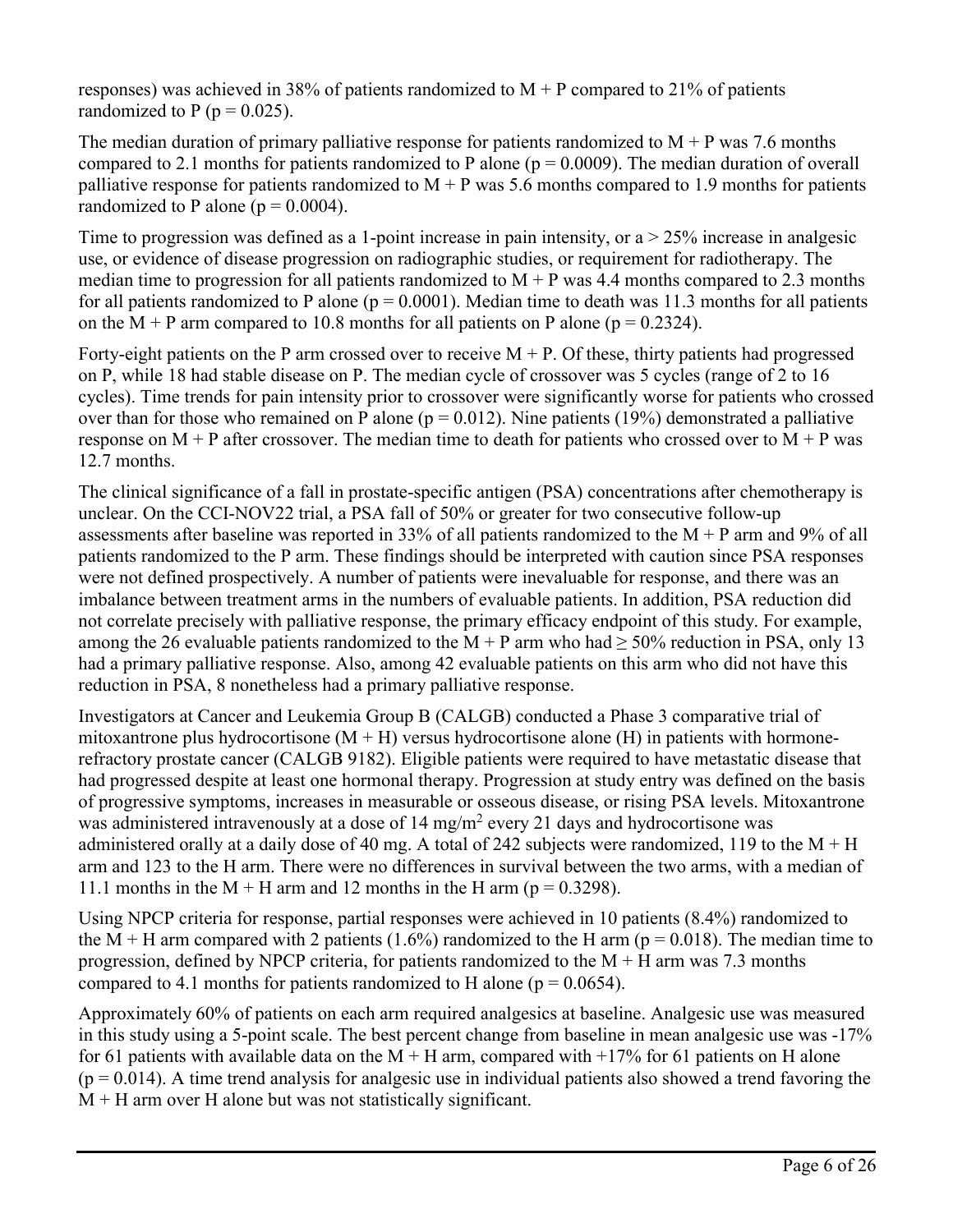Pain intensity was measured using the Symptom Distress Scale (SDS) Pain Item 2 (a 5-point scale). The best percent change from baseline in mean pain intensity was -14% for 37 patients with available data on the M + H arm, compared with  $+8\%$  for 38 patients on H alone ( $p = 0.057$ ). A time trend analysis for pain intensity in individual patients showed no difference between treatment arms.

**Acute Nonlymphocytic Leukemia:** In two large randomized multicenter trials, remission induction therapy for acute nonlymphocytic leukemia (ANLL) with mitoxantrone 12 mg/m<sup>2</sup> daily for 3 days as a 10-minute intravenous infusion and cytarabine 100 mg/m<sup>2</sup> for 7 days given as a continuous 24-hour infusion was compared with daunorubicin 45 mg/m<sup>2</sup> daily by intravenous infusion for 3 days plus the same dose and schedule of cytarabine used with mitoxantrone. Patients who had an incomplete antileukemic response received a second induction course in which mitoxantrone or daunorubicin was administered for 2 days and cytarabine for 5 days using the same daily dosage schedule. Response rates and median survival information for both the U.S. and international multicenter trials are given in Table 3:

| Trial         | % Complete Response (CR) |             |            | Median Time to CR (days) Survival (days) |            |             |  |
|---------------|--------------------------|-------------|------------|------------------------------------------|------------|-------------|--|
|               | <u>MIT</u>               | DAUN        | <u>MIT</u> | <b>DAUN</b>                              | <u>MIT</u> | <b>DAUN</b> |  |
| U.S.          | 63 (62/98)               | 53 (54/102) | 35         | 42                                       | 312        | 237         |  |
| International | 50(56/112)               | 51 (62/123) | 36         | 42                                       | 192        | 230         |  |

|  |  |  | Table 3: Response Rates, Time to Response, and Survival in U.S. and International Trials |  |
|--|--|--|------------------------------------------------------------------------------------------|--|
|  |  |  |                                                                                          |  |

 $MIT = mitoxantrone + cytarabine$ 

 $DAUN =$  daunorubicin + cytarabine

In these studies, two consolidation courses were administered to complete responders on each arm. Consolidation therapy consisted of the same drug and daily dosage used for remission induction, but only 5 days of cytarabine and 2 days of mitoxantrone or daunorubicin were given. The first consolidation course was administered 6 weeks after the start of the final induction course if the patient achieved a complete remission. The second consolidation course was generally administered 4 weeks later. Full hematologic recovery was necessary for patients to receive consolidation therapy. For the U.S. trial, median granulocyte nadirs for patients receiving mitoxantrone + cytarabine for consolidation courses 1 and 2 were  $10/\text{mm}^3$  for both courses, and for those patients receiving daunorubicin + cytarabine nadirs were 170/mm<sup>3</sup> and 260/mm<sup>3</sup>, respectively. Median platelet nadirs for patients who received mitoxantrone + cytarabine for consolidation courses 1 and 2 were  $17,000/\text{mm}^3$  and  $14,000/\text{mm}^3$ , respectively, and were 33,000/mm<sup>3</sup> and 22,000/mm<sup>3</sup> in courses 1 and 2 for those patients who received daunorubicin + cytarabine. The benefit of consolidation therapy in ANLL patients who achieve a complete remission remains controversial. However, in the only well-controlled prospective, randomized multicenter trials with mitoxantrone in ANLL, consolidation therapy was given to all patients who achieved a complete remission. During consolidation in the U.S. study, two myelosuppression-related deaths occurred in the mitoxantrone arm and one on the daunorubicin arm. However, in the international study there were eight deaths on the mitoxantrone arm during consolidation which were related to the myelosuppression and none on the daunorubicin arm where less myelosuppression occurred.

## **INDICATIONS AND USAGE**

Mitoxantrone is indicated for reducing neurologic disability and/or the frequency of clinical relapses in patients with secondary (chronic) progressive, progressive relapsing, or worsening relapsing-remitting multiple sclerosis (i.e., patients whose neurologic status is significantly abnormal between relapses). Mitoxantrone is not indicated in the treatment of patients with primary progressive multiple sclerosis.

The clinical patterns of multiple sclerosis in the studies were characterized as follows: secondary progressive and progressive relapsing disease were characterized by gradual increasing disability with or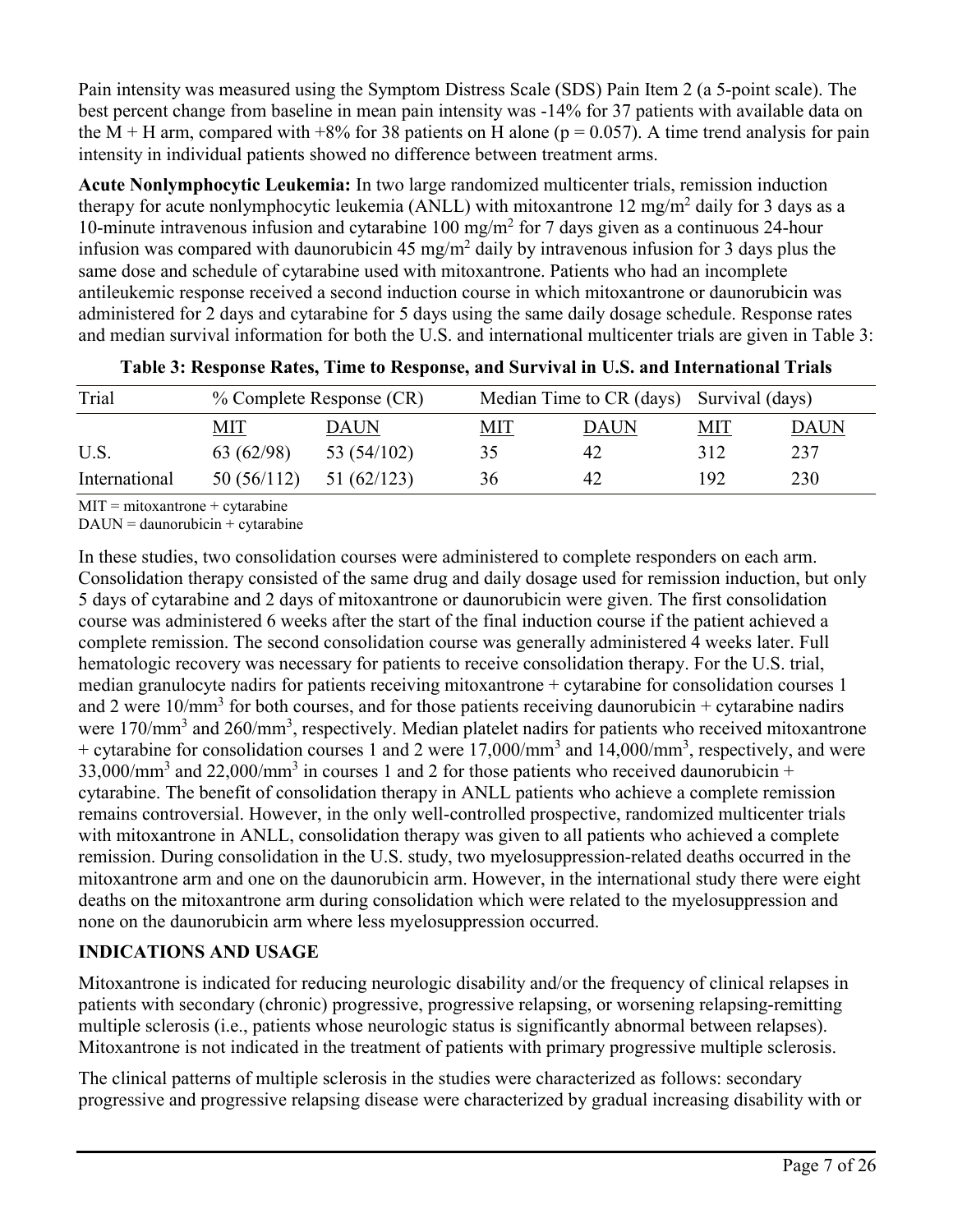without superimposed clinical relapses, and worsening relapsing-remitting disease was characterized by clinical relapses resulting in a step-wise worsening of disability.

Mitoxantrone in combination with corticosteroids is indicated as initial chemotherapy for the treatment of patients with pain related to advanced hormone-refractory prostate cancer.

Mitoxantrone in combination with other approved drug(s) is indicated in the initial therapy of acute nonlymphocytic leukemia (ANLL) in adults. This category includes myelogenous, promyelocytic, monocytic, and erythroid acute leukemias.

### **CONTRAINDICATIONS**

Mitoxantrone is contraindicated in patients who have demonstrated prior hypersensitivity to it.

### **WARNINGS**

WHEN MITOXANTRONE IS USED IN HIGH DOSES ( $> 14$  mg/m<sup>2</sup>/d x 3 days) SUCH AS INDICATED FOR THE TREATMENT OF LEUKEMIA, SEVERE MYELOSUPPRESSION WILL OCCUR. THEREFORE, IT IS RECOMMENDED THAT MITOXANTRONE BE ADMINISTERED ONLY BY PHYSICIANS EXPERIENCED IN THE CHEMOTHERAPY OF THIS DISEASE. LABORATORY AND SUPPORTIVE SERVICES MUST BE AVAILABLE FOR HEMATOLOGIC AND CHEMISTRY MONITORING AND ADJUNCTIVE THERAPIES, INCLUDING ANTIBIOTICS.

BLOOD AND BLOOD PRODUCTS MUST BE AVAILABLE TO SUPPORT PATIENTS DURING THE EXPECTED PERIOD OF MEDULLARY HYPOPLASIA AND SEVERE MYELOSUPPRESSION. PARTICULAR CARE SHOULD BE GIVEN TO ASSURING FULL HEMATOLOGIC RECOVERY BEFORE UNDERTAKING CONSOLIDATION THERAPY (IF THIS TREATMENT IS USED) AND PATIENTS SHOULD BE MONITORED CLOSELY DURING THIS PHASE. MITOXANTRONE ADMINISTERED AT ANY DOSE CAN CAUSE MYELOSUPPRESSION.

CONTAINS SODIUM METABISULFITE, A SULFITE THAT MAY CAUSE ALLERGIC-TYPE REACTIONS INCLUDING ANAPHYLACTIC SYMPTOMS AND LIFE-THREATENING OR LESS SEVERE ASTHMATIC EPISODES IN CERTAIN SUSCEPTIBLE PEOPLE. THE OVERALL PREVALENCE OF SULFITE SENSITIVITY IN THE GENERAL POPULATION IS UNKNOWN AND PROBABLY LOW. SULFITE SENSITIVITY IS SEEN MORE FREQUENTLY IN ASTHMATIC THAN IN NONASTHMATIC PEOPLE.

**General:** Patients with preexisting myelosuppression as the result of prior drug therapy should not receive mitoxantrone unless it is felt that the possible benefit from such treatment warrants the risk of further medullary suppression.

The safety of Mitoxantrone Injection, USP (concentrate) in patients with hepatic insufficiency is not established (see **CLINICAL PHARMACOLOGY**).

Safety for use by routes other than intravenous administration has not been established.

Mitoxantrone is not indicated for subcutaneous, intramuscular, or intra-arterial injection. There have been reports of local/regional neuropathy, some irreversible, following intra-arterial injection.

Mitoxantrone must not be given by intrathecal injection. There have been reports of neuropathy and neurotoxicity, both central and peripheral, following intrathecal injection. These reports have included seizures leading to coma and severe neurologic sequelae, and paralysis with bowel and bladder dysfunction.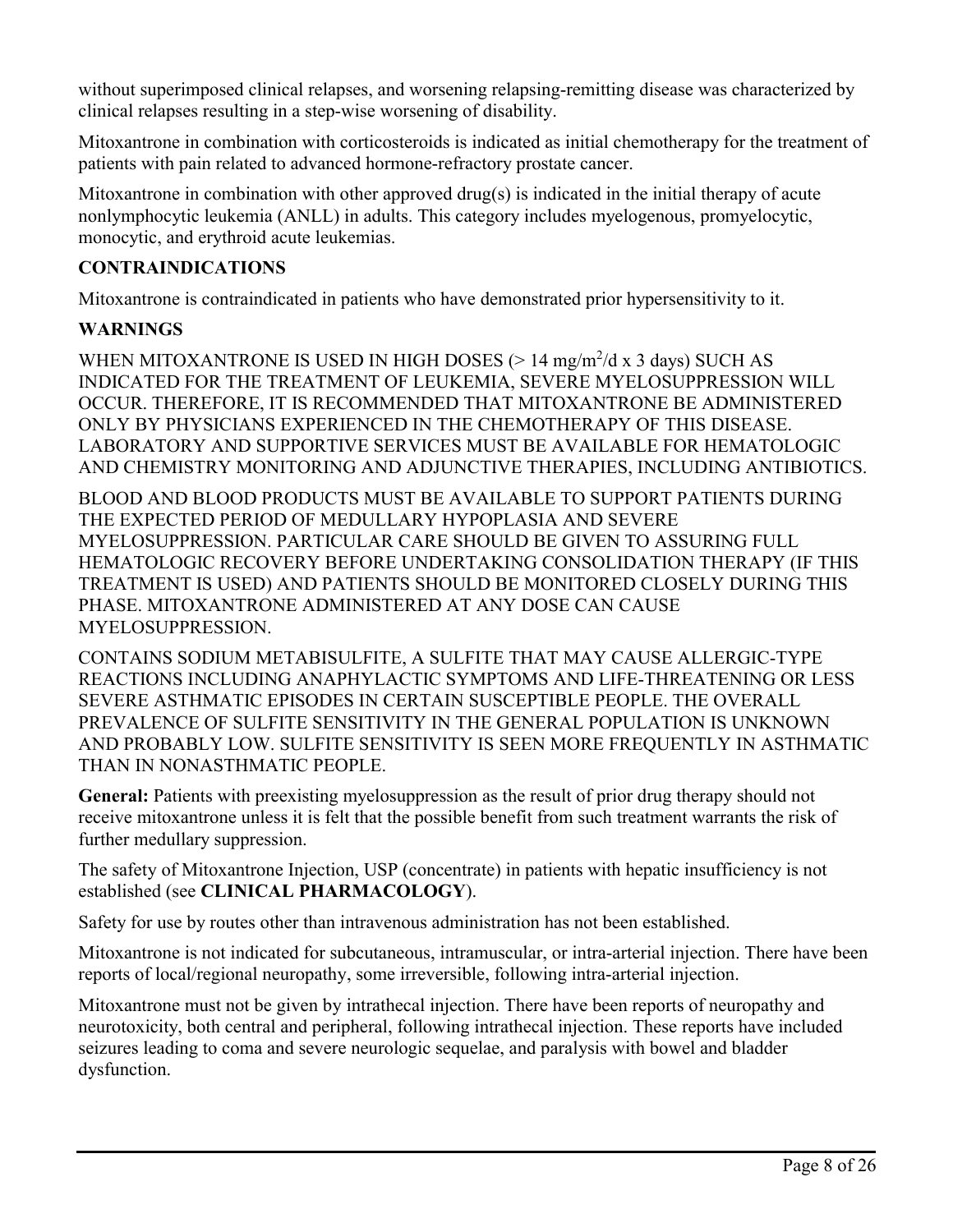Topoisomerase II inhibitors, including mitoxantrone, have been associated with the development of secondary acute myeloid leukemia and myelosuppression.

**Cardiac Effects:** Because of the possible danger of cardiac effects in patients previously treated with daunorubicin or doxorubicin, the benefit-to-risk ratio of mitoxantrone therapy in such patients should be determined before starting therapy.

Functional cardiac changes including decreases in left ventricular ejection fraction (LVEF) and irreversible congestive heart failure can occur with mitoxantrone. Cardiac toxicity may be more common in patients with prior treatment with anthracyclines, prior mediastinal radiotherapy, or with preexisting cardiovascular disease. Such patients should have regular cardiac monitoring of LVEF from the initiation of therapy. Cancer patients who received cumulative doses of 140 mg/m<sup>2</sup> either alone or in combination with other chemotherapeutic agents had a cumulative 2.6% probability of clinical congestive heart failure. In comparative oncology trials, the overall cumulative probability rate of moderate or severe decreases in LVEF at this dose was 13%.

*Multiple Sclerosis:* Changes in cardiac function may occur in patients with multiple sclerosis treated with mitoxantrone. In one controlled trial (Study 1, see **CLINICAL TRIALS, Multiple Sclerosis**), two patients (2%) of 127 receiving mitoxantrone, one receiving a 5 mg/m<sup>2</sup> dose and the other receiving the 12 mg/m<sup>2</sup> dose, had LVEF values that decreased to below 50%. An additional patient receiving 12 mg/m<sup>2</sup>, who did not have LVEF measured, had a decrease in another echocardiographic measurement of ventricular function (fractional shortening) that led to discontinuation from the trial (see **ADVERSE REACTIONS, Multiple Sclerosis**). There were no reports of congestive heart failure in either controlled trial.

MS patients should be assessed for cardiac signs and symptoms by history, physical examination, ECG, and quantitative LVEF evaluation using appropriate methodology (ex. Echocardiogram, MUGA, MRI, etc.) prior to the start of mitoxantrone therapy. MS patients with a baseline LVEF below the lower limit of normal should not be treated with mitoxantrone. Subsequent LVEF and ECG evaluations are recommended if signs or symptoms of congestive heart failure develop and prior to every dose administered to MS patients. Mitoxantrone should not be administered to MS patients who experience a reduction in LVEF to below the lower limit of normal, to those who experience a clinically significant reduction in LVEF, or to those who have received a cumulative lifetime dose of 140 mg/m<sup>2</sup>. MS patients should have yearly quantitative LVEF evaluation after stopping mitoxantrone to monitor for lateoccurring cardiotoxicity.

*Leukemia:* Acute congestive heart failure may occasionally occur in patients treated with mitoxantrone for ANLL. In first-line comparative trials of mitoxantrone  $+$  cytarabine vs daunorubicin  $+$  cytarabine in adult patients with previously untreated ANLL, therapy was associated with congestive heart failure in 6.5% of patients on each arm. A causal relationship between drug therapy and cardiac effects is difficult to establish in this setting since myocardial function is frequently depressed by the anemia, fever and infection, and hemorrhage that often accompany the underlying disease.

*Hormone-Refractory Prostate Cancer:* Functional cardiac changes such as decreases in LVEF and congestive heart failure may occur in patients with hormone-refractory prostate cancer treated with mitoxantrone. In a randomized comparative trial of mitoxantrone plus low-dose prednisone vs low-dose prednisone, 7 of 128 patients (5.5%) treated with mitoxantrone had a cardiac event defined as any decrease in LVEF below the normal range, congestive heart failure  $(n = 3)$ , or myocardial ischemia. Two patients had a prior history of cardiac disease. The total mitoxantrone dose administered to patients with cardiac effects ranged from  $> 48$  to 212 mg/m<sup>2</sup>.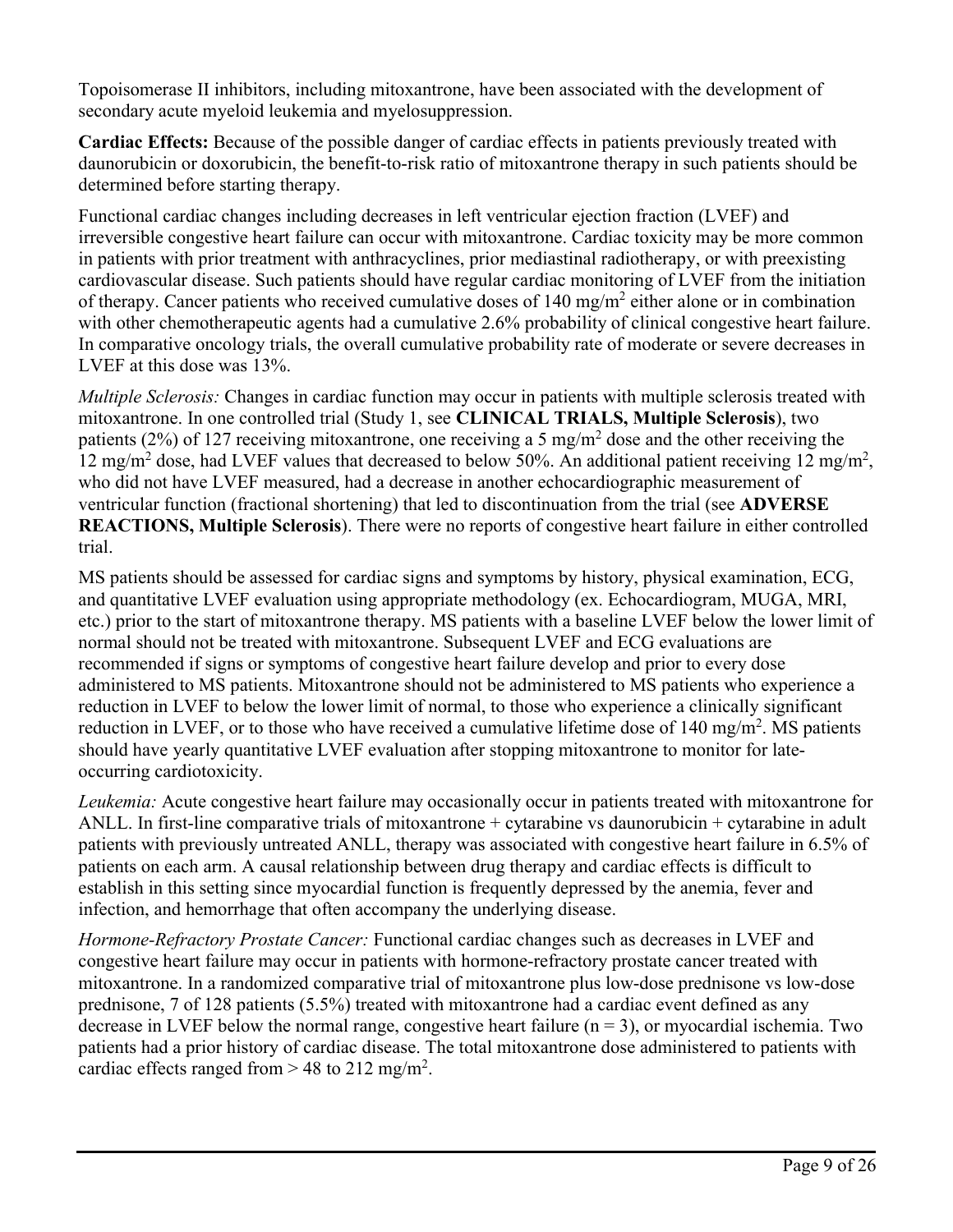Among 112 patients evaluable for safety on the mitoxantrone + hydrocortisone arm of the CALGB trial, 18 patients (19%) had a reduction in cardiac function, 5 patients (5%) had cardiac ischemia, and 2 patients (2%) experienced pulmonary edema. The range of total mitoxantrone doses administered to these patients is not available.

**Pregnancy:** Mitoxantrone may cause fetal harm when administered to a pregnant woman. Women of childbearing potential should be advised to avoid becoming pregnant. Mitoxantrone is considered a potential human teratogen because of its mechanism of action and the developmental effects demonstrated by related agents. Treatment of pregnant rats during the organogenesis period of gestation was associated with fetal growth retardation at doses > 0.1 mg/kg/day (0.01 times the recommended human dose on a mg/m<sup>2</sup> basis). When pregnant rabbits were treated during organogenesis, an increased incidence of premature delivery was observed at doses  $\geq 0.1$  mg/kg/day (0.01 times the recommended human dose on a mg/m<sup>2</sup> basis). No teratogenic effects were observed in these studies, but the maximum doses tested were well below the recommended human dose (0.02 and 0.05 times in rats and rabbits, respectively, on a  $mg/m<sup>2</sup>$  basis). There are no adequate and well-controlled studies in pregnant women. Women with multiple sclerosis who are biologically capable of becoming pregnant should have a pregnancy test prior to each dose, and the results should be known prior to administration of the drug. If this drug is used during pregnancy or if the patient becomes pregnant while taking this drug, the patient should be apprised of the potential risk to the fetus.

**Secondary Leukemia:** Mitoxantrone therapy increases the risk of developing secondary leukemia in patients with cancer and in patients with multiple sclerosis.

In a study of patients with prostate cancer, acute myeloid leukemia occurred in 1% (5/487) of mitoxantrone-treated patients versus no cases in the control group (0/496) not receiving mitoxantrone at 4.7 years followup.

In a prospective, open-label, tolerability and safety monitoring study of mitoxantrone treated MS patients followed for up to five years (median of 2.8 years), leukemia occurred in 0.6% (3/509) of patients. Publications describe leukemia risk of 0.25% to 2.8% in cohorts of patients with MS treated with mitoxantrone and followed for varying periods of time. This leukemia risk exceeds the risk of leukemia in the general population. The most commonly reported types were acute promyelocytic leukemia and acute myelocytic leukemia.

In 1774 patients with breast cancer who received mitoxantrone concomitantly with other cytotoxic agents and radiotherapy, the cumulative risk of developing treatment-related acute myeloid leukemia was estimated as 1.1% and 1.6% at 5 and 10 years, respectively. The second largest report involved 449 patients with breast cancer treated with mitoxantrone, usually in combination with radiotherapy and/or other cytotoxic agents. In this study, the cumulative probability of developing secondary leukemia was estimated to be 2.2% at 4 years.

Secondary acute myeloid leukemia has also been reported in cancer patients treated with anthracyclines. Mitoxantrone is an anthracenedione, a related drug. The occurrence of secondary leukemia is more common when anthracyclines are given in combination with DNA-damaging antineoplastic agents, when patients have been heavily pretreated with cytotoxic drugs, or when doses of anthracyclines have been escalated.

Symptoms of acute leukemia may include excessive bruising, bleeding, and recurrent infections.

# **PRECAUTIONS**

**General:** Therapy with mitoxantrone should be accompanied by close and frequent monitoring of hematologic and chemical laboratory parameters, as well as frequent patient observation.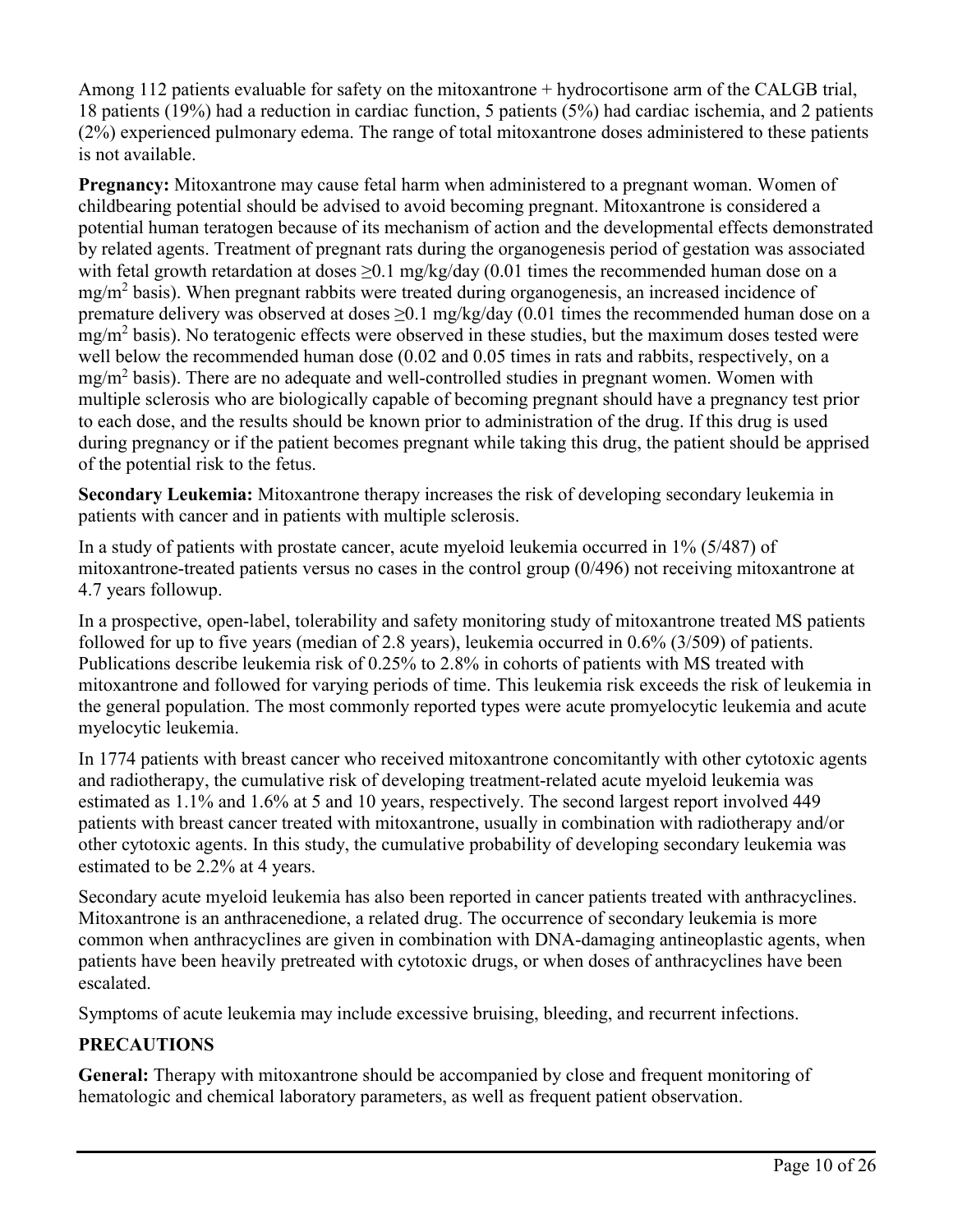Systemic infections should be treated concomitantly with or just prior to commencing therapy with mitoxantrone.

### **Information for Patients:**

### See FDA-approved patient labeling (**MEDICATION GUIDE**).

Inform patients of the availability of a Medication Guide and instruct them to read the Medication Guide prior to initiating treatment with MitoXANTRONE and prior to each infusion. Review the MitoXANTRONE Medication Guide with every patient prior to initiation of treatment and periodically during treatment. Instruct patients that MitoXANTRONE should be taken only as prescribed.

Advise patients that MitoXANTRONE can cause myelosuppression and inform patients of the signs and symptoms of myelosuppression. Advise patients that MitoXANTRONE can cause congestive heart failure that may lead to death even in people who have never had heart problems before, and inform patients of the signs and symptoms of congestive heart failure. Advise patients receiving MitoXANTRONE to treat multiple sclerosis that they should receive cardiac monitoring prior to each MitoXANTRONE dose and yearly after stopping MitoXANTRONE.

MitoXANTRONE may impart a blue-green color to the urine for 24 hours after administration, and patients should be advised to expect this during therapy. Bluish discoloration of the sclera may also occur.

**Laboratory Tests:** A complete blood count, including platelets, should be obtained prior to each course of mitoxantrone and in the event that signs and symptoms of infection develop. Liver function tests should also be performed prior to each course of therapy. Mitoxantrone therapy in multiple sclerosis patients with abnormal liver function tests is not recommended because mitoxantrone clearance is reduced by hepatic impairment and no laboratory measurement can predict drug clearance and dose adjustments.

In leukemia treatment, hyperuricemia may occur as a result of rapid lysis of tumor cells by mitoxantrone. Serum uric acid levels should be monitored and hypouricemic therapy instituted prior to the initiation of antileukemic therapy.

Women with multiple sclerosis who are biologically capable of becoming pregnant, even if they are using birth control, should have a pregnancy test, and the results should be known, before receiving each dose of mitoxantrone (see **WARNINGS, Pregnancy**).

## **Carcinogenesis, Mutagenesis, Impairment of Fertility:**

*Carcinogenesis* - Intravenous treatment of rats and mice, once every 21 days for 24 months, with mitoxantrone resulted in an increased incidence of fibroma and external auditory canal tumors in rats at a dose of 0.03 mg/kg (0.02 fold the recommended human dose, on a mg/m<sup>2</sup> basis), and hepatocellular adenoma in male mice at a dose of 0.1 mg/kg (0.03 fold the recommended human dose, on a mg/m<sup>2</sup> basis). Intravenous treatment of rats, once every 21 days for 12 months with mitoxantrone resulted in an increased incidence of external auditory canal tumors in rats at a dose of 0.3 mg/kg (0.15 fold the recommended human dose, on a mg/m<sup>2</sup> basis).

*Mutagenesis* - Mitoxantrone was clastogenic in the *in vivo* rat bone marrow assay. Mitoxantrone was also clastogenic in two *in vitro* assays; it induced DNA damage in primary rat hepatocytes and sister chromatid exchanges in Chinese hamster ovary cells. Mitoxantrone was mutagenic in bacterial and mammalian test systems (Ames/Salmonella and *E. coli* and L5178Y TK+/-mouse lymphoma).

**Drug Interactions:** Mitoxantrone and its metabolites are excreted in bile and urine, but it is not known whether the metabolic or excretory pathways are saturable, may be inhibited or induced, or if mitoxantrone and its metabolites undergo enterohepatic circulation. To date, post-marketing experience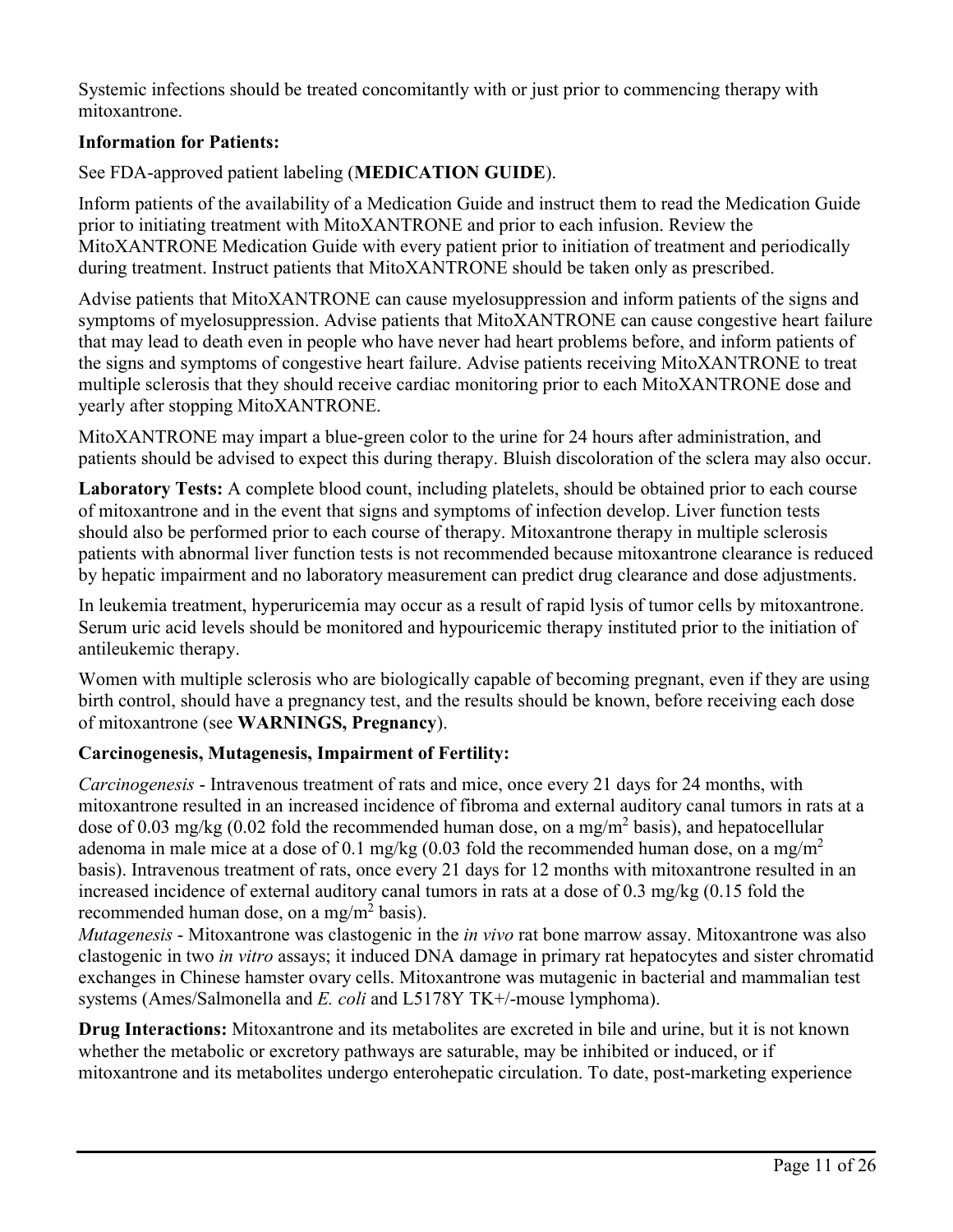has not revealed any significant drug interactions in patients who have received mitoxantrone for treatment of cancer. Information on drug interactions in patients with multiple sclerosis is limited.

Following concurrent administration of mitoxantrone with corticosteroids, no evidence of drug interactions has been observed.

## **Special Populations:**

*Hepatic Impairment* – Patients with multiple sclerosis who have hepatic impairment should ordinarily not be treated with mitoxantrone. Mitoxantrone should be administered with caution to other patients with hepatic impairment. In patients with severe hepatic impairment, the AUC is more than three times greater than the value observed in patients with normal hepatic function.

## **Pregnancy:** (see **WARNINGS**).

**Nursing Mothers:** Mitoxantrone is excreted in human milk and significant concentrations (18 ng/mL) have been reported for 28 days after the last administration. Because of the potential for serious adverse reactions in infants from mitoxantrone, breast feeding should be discontinued before starting treatment.

**Pediatric Use:** Safety and effectiveness in pediatric patients have not been established.

**Geriatric Use:** *Multiple Sclerosis:* Clinical studies of mitoxantrone did not include sufficient numbers of patients aged 65 and over to determine whether they respond differently from younger patients. Other reported clinical experience has not identified differences in responses between the elderly and younger patients.

*Hormone-Refractory Prostate Cancer:* One hundred forty-six patients aged 65 and over and 52 younger patients (<65 years) have been treated with mitoxantrone in controlled clinical studies. These studies did not include sufficient numbers of younger patients to determine whether they respond differently from older patients. However, greater sensitivity of some older individuals cannot be ruled out.

*Acute Nonlymphocytic Leukemia:* Although definitive studies with mitoxantrone have not been performed in geriatric patients with ANLL, toxicity may be more frequent in the elderly. Elderly patients are more likely to have age-related comorbidities due to disease or disease therapy.

# **ADVERSE REACTIONS**

**Multiple Sclerosis:** Mitoxantrone has been administered to 149 patients with multiple sclerosis in two randomized clinical trials, including 21 patients who received mitoxantrone in combination with corticosteroids.

In Study 1, the proportion of patients who discontinued treatment due to an adverse event was 9.7%  $(n = 6)$  in the 12 mg/m<sup>2</sup> mitoxantrone arm (leukopenia, depression, decreased LV function, bone pain and emesis, renal failure, and one discontinuation to prevent future complications from repeated urinary tract infections) compared to 3.1% ( $n = 2$ ) in the placebo arm (hepatitis and myocardial infarction). The following clinical adverse experiences were significantly more frequent in the mitoxantrone groups: nausea, alopecia, urinary tract infection, and menstrual disorders, including amenorrhea.

Table 4a summarizes clinical adverse events of all intensities occurring in ≥5% of patients in either dose group of mitoxantrone and that were numerically greater on drug than on placebo in Study 1. The majority of these events were of mild to moderate intensity, and nausea was the only adverse event that occurred with severe intensity in more than one patient (three patients [5%] in the 12 mg/m<sup>2</sup> group). Of note, alopecia consisted of mild hair thinning.

Two of the 127 patients treated with mitoxantrone in Study 1 had decreased LVEF to below 50% at some point during the 2 years of treatment. An additional patient receiving 12 mg/m<sup>2</sup> did not have LVEF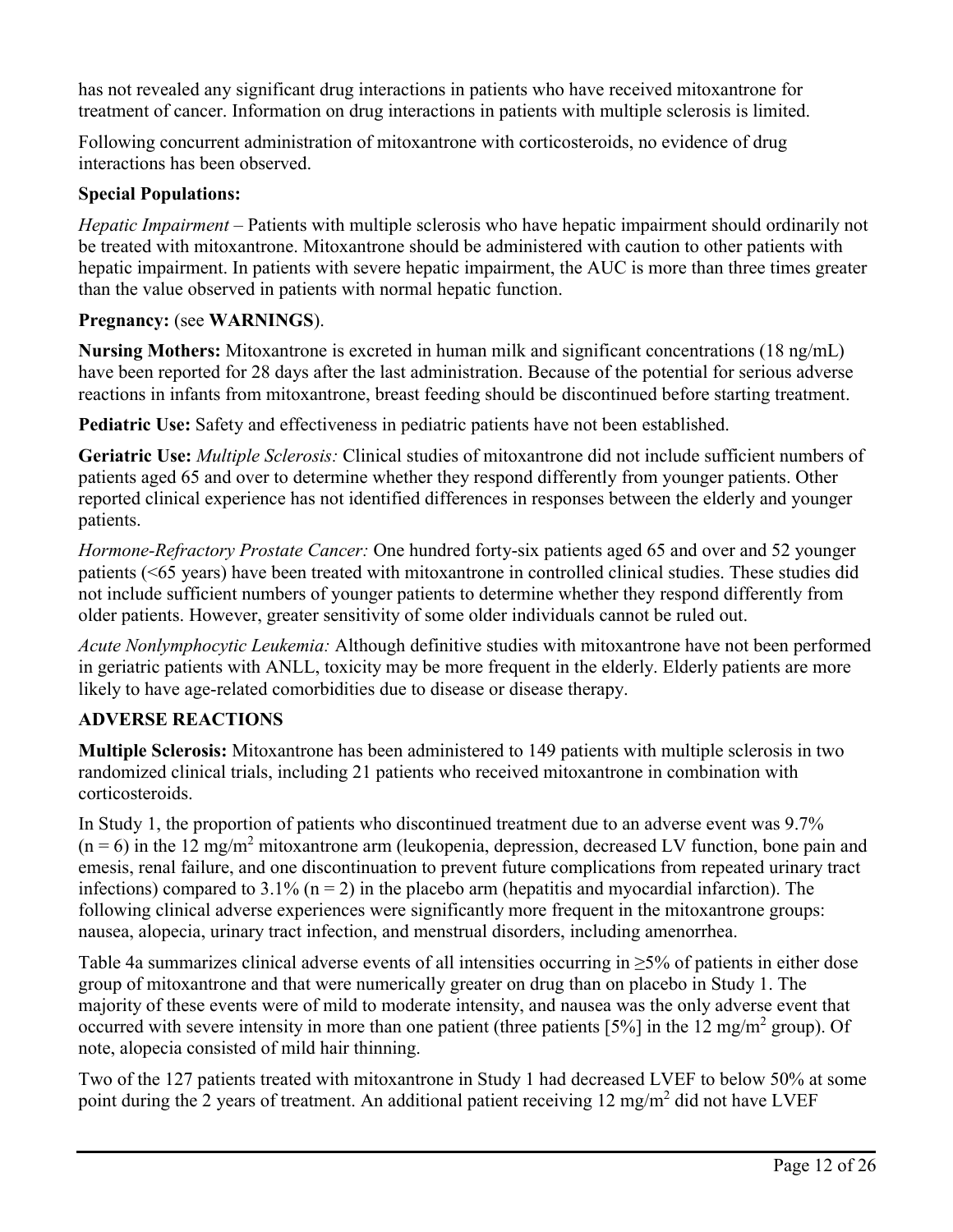measured, but had another echocardiographic measure of ventricular function (fractional shortening) that led to discontinuation from the study.

|                                   | <b>Percent of Patients</b> |                                          |                           |  |  |
|-----------------------------------|----------------------------|------------------------------------------|---------------------------|--|--|
|                                   |                            | $5 \text{ mg/m}^2$                       | 12 mg/m <sup>2</sup>      |  |  |
| <b>Preferred Term</b>             |                            | Placebo (N = 64)   Mitoxantrone (N = 65) | Mitoxantrone ( $N = 62$ ) |  |  |
| Nausea                            | 20                         | 55                                       | 76                        |  |  |
| Alopecia                          | 31                         | 38                                       | 61                        |  |  |
| Menstrual disorder*               | 26                         | 51                                       | 61                        |  |  |
| Amenorrhea*                       | 3                          | 28                                       | 43                        |  |  |
| Upper respiratory tract infection | 52                         | 51                                       | 53                        |  |  |
| Urinary tract infection           | 13                         | 29                                       | 32                        |  |  |
| Stomatitis                        | 8                          | 15                                       | 19                        |  |  |
| Arrhythmia                        | 8                          | 6                                        | 18                        |  |  |
| Diarrhea                          | 11                         | 25                                       | 16                        |  |  |
| Urine abnormal                    | 6                          | 5                                        | 11                        |  |  |
| ECG abnormal                      | 3                          | 5                                        | 11                        |  |  |
| Constipation                      | 6                          | 14                                       | 10                        |  |  |
| Back pain                         | 5                          | 6                                        | 8                         |  |  |
| Sinusitis                         | 2                          | 3                                        | 6                         |  |  |
| Headache                          | 5                          | 6                                        | 6                         |  |  |

**Table 4a: Adverse Events of Any Intensity Occurring in ≥ 5% of Patients on Any Dose of Mitoxantrone and That Were Numerically Greater Than in the Placebo Group Study 1**

\* Percentage of female patients.

The proportion of patients experiencing any infection during Study 1 was 67% for the placebo group, 85% for the 5 mg/m<sup>2</sup> group, and 81% for the 12 mg/m<sup>2</sup> group. However, few of these infections required hospitalization: one placebo patient (tonsillitis), three 5 mg/m<sup>2</sup> patients (enteritis, urinary tract infection, viral infection), and four 12 mg/m<sup>2</sup> patients (tonsillitis, urinary tract infection [two], endometritis).

Table 4b summarizes laboratory abnormalities that occurred in  $\geq$  5% of patients in either mitoxantrone dose group, and that were numerically more frequent than in the placebo group.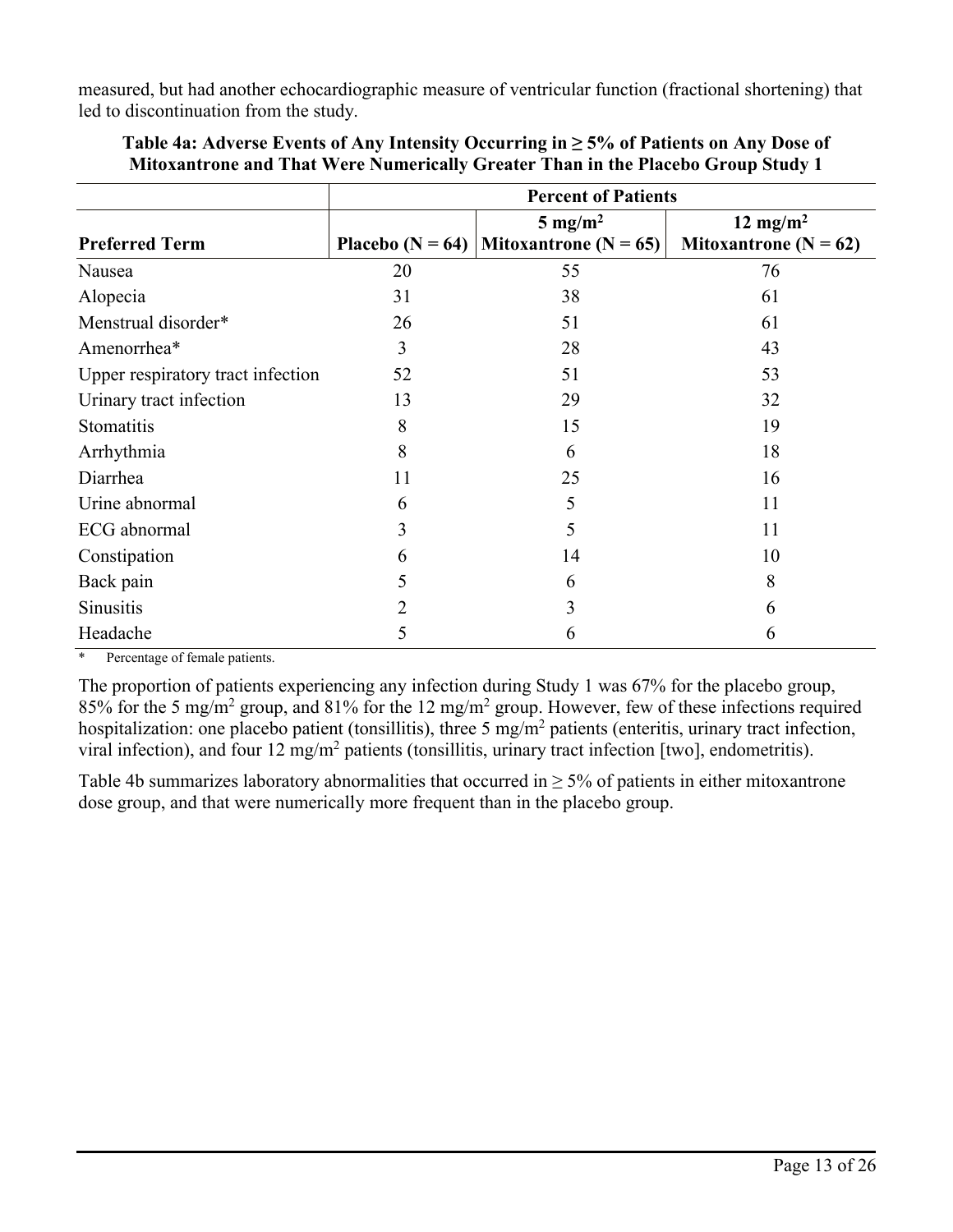|                               |                      | <b>Percent of Patients</b>                      |                                                   |  |  |  |
|-------------------------------|----------------------|-------------------------------------------------|---------------------------------------------------|--|--|--|
| Event                         | Placebo ( $N = 64$ ) | $5 \text{ mg/m}^2$<br>Mitoxantrone ( $N = 65$ ) | 12 mg/m <sup>2</sup><br>Mitoxantrone ( $N = 62$ ) |  |  |  |
| Leukopenia <sup>a</sup>       |                      |                                                 | 19                                                |  |  |  |
| Gamma-GT increased            |                      |                                                 | 15                                                |  |  |  |
| <b>SGOT</b> increased         |                      |                                                 | 8                                                 |  |  |  |
| Granulocytopenia <sup>b</sup> |                      | <sub>(</sub>                                    | 6                                                 |  |  |  |
| Anemia                        |                      |                                                 | 6                                                 |  |  |  |
| <b>SGPT</b> increased         |                      |                                                 |                                                   |  |  |  |

### **Table 4b: Laboratory Abnormalities Occurring in** ≥ **5% of Patients\* on Either Dose of Mitoxantrone and That Were More Frequent Than in the Placebo Group Study 1**

\* Assessed using World Health Organization (WHO) toxicity criteria.

<sup>a</sup>  $<$  4000 cells/mm<sup>3</sup><br>b  $<$  2000 cells/mm<sup>3</sup>

 $\rm < 2000$  cells/mm<sup>3</sup>

There was no difference among treatment groups in the incidence or severity of hemorrhagic events.

In Study 2, mitoxantrone was administered once a month. Clinical adverse events most frequently reported in the mitoxantrone group included amenorrhea (53% of female patients), alopecia (33% of patients), nausea (29% of patients), and asthenia (24% of patients). Tables 5a and 5b respectively summarize adverse events and laboratory abnormalities occurring in  $> 5\%$  of patients in the mitoxantrone group and numerically more frequent than in the control group.

**Table 5a: Adverse Events of Any Intensity Occurring in > 5% of Patients\* in the Mitoxantrone Group and Numerically More Frequent Than in the Control Group Study 2**

|                                         | <b>Percent of Patients</b> |                   |  |  |
|-----------------------------------------|----------------------------|-------------------|--|--|
| Event                                   | $MP (N = 21)$              | $M + MP (N = 21)$ |  |  |
| Amenorrhea <sup>a</sup>                 | $\theta$                   | 53                |  |  |
| Alopecia                                | $\theta$                   | 33                |  |  |
| Nausea                                  | $\theta$                   | 29                |  |  |
| Asthenia                                | $\theta$                   | 24                |  |  |
| Pharyngitis/throat infection            |                            | 19                |  |  |
| Gastralgia/stomach burn/epigastric pain |                            | 14                |  |  |
| Aphthosis                               | $\theta$                   | 10                |  |  |
| Cutaneous mycosis                       | $\Omega$                   | 10                |  |  |
| Rhinitis                                | $\theta$                   | 10                |  |  |
| Menorrhagia <sup>a</sup>                | 0                          |                   |  |  |

 $M = mitoxantrone, MP = methvlprednisolone$ 

Assessed using National Cancer Institute (NCI) common toxicity criteria.

a Percentage of female patients.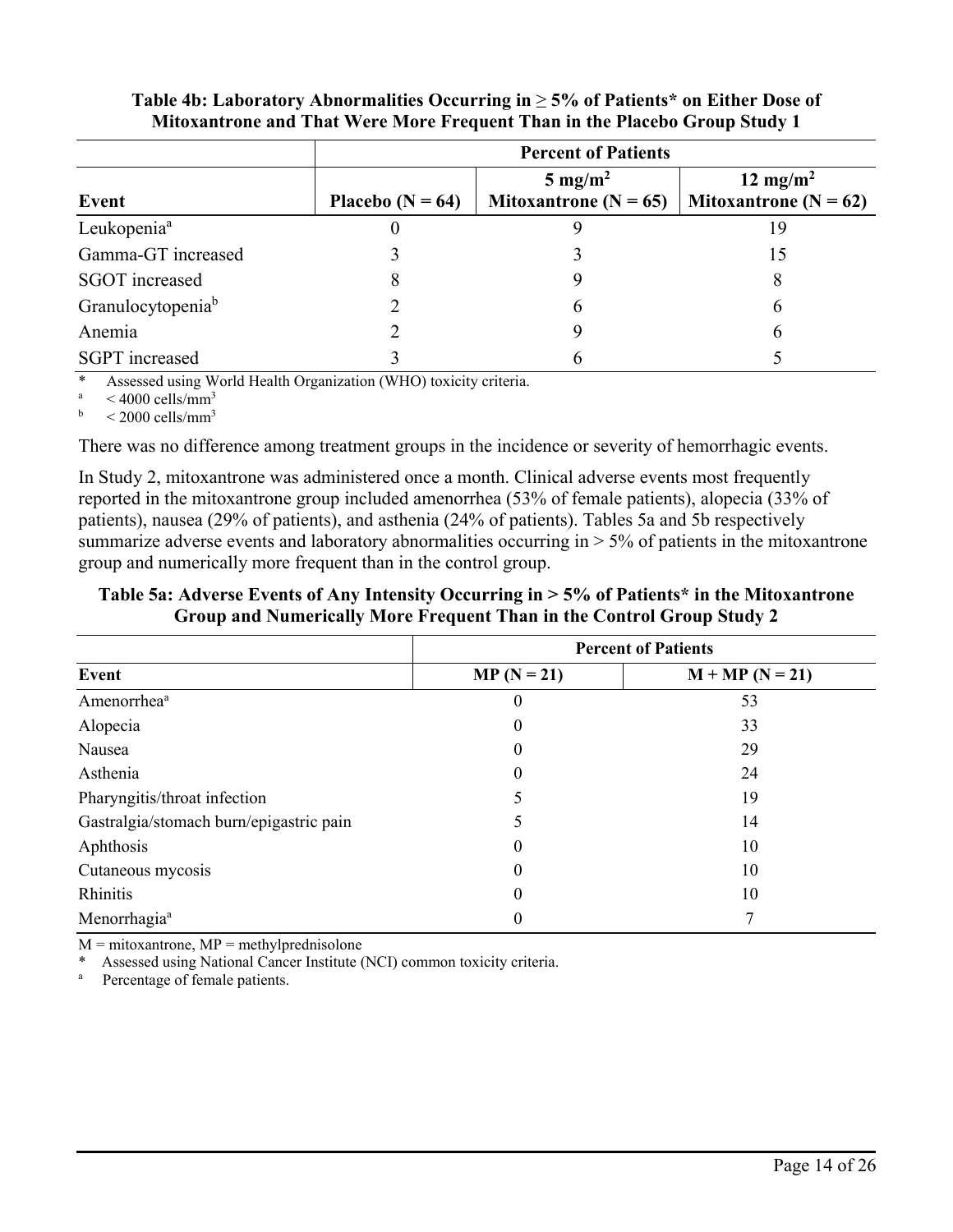|                             | <b>Percent of Patients</b> |                   |  |  |
|-----------------------------|----------------------------|-------------------|--|--|
| Event                       | $MP (N = 21)$              | $M + MP (N = 21)$ |  |  |
| WBC low <sup>a</sup>        | 14                         | 100               |  |  |
| $\rm{ANC}$ low <sup>b</sup> | 10                         | 100               |  |  |
| Lymphocytes low             | 43                         | 95                |  |  |
| Hemoglobin low              | 48                         | 43                |  |  |
| Platelets low <sup>c</sup>  | $\boldsymbol{0}$           | 33                |  |  |
| SGOT high                   | 5                          | 15                |  |  |
| SGPT high                   | 10                         | 15                |  |  |
| Glucose high                | 5                          | 10                |  |  |
| Potassium low               | 0                          | 10                |  |  |

### **Table 5b: Laboratory Abnormalities Occurring in > 5% of Patients\* in the Mitoxantrone Group and Numerically More Frequent Than in the Control Group Study 2**

 $M = mitoxantrone, MP = methylprednisolone$ 

Assessed using National Cancer Institute (NCI) common toxicity criteria.

a  $\leq 4000$  cells/mm<sup>3</sup>

b  $<$  1500 cells/mm<sup>3</sup>

 $c \approx 100,000$  cells/mm<sup>3</sup>

Leukopenia and neutropenia were reported in the  $M + MP$  group (see Table 5b).

Neutropenia occurred within 3 weeks after mitoxantrone administration and was always reversible. Only mild to moderate intensity infections were reported in 9 of 21 patients in the  $M + MP$  group and in 3 of 21 patients in the MP group; none of these required hospitalization. There was no difference among treatment groups in the incidence or severity of hemorrhagic events. There were no withdrawals from Study 2 for safety reasons.

**Leukemia:** Mitoxantrone has been studied in approximately 600 patients with acute non-lymphocytic leukemia (ANLL). Table 6 represents the adverse reaction experience in the large U.S. comparative study of mitoxantrone + cytarabine vs daunorubicin + cytarabine. Experience in the large international study was similar. A much wider experience in a variety of other tumor types revealed no additional important reactions other than cardiomyopathy (see **WARNINGS**). It should be appreciated that the listed adverse reaction categories include overlapping clinical symptoms related to the same condition, e.g., dyspnea, cough and pneumonia. In addition, the listed adverse reactions cannot all necessarily be attributed to chemotherapy as it is often impossible to distinguish effects of the drug and effects of the underlying disease. It is clear, however, that the combination of mitoxantrone + cytarabine was responsible for nausea and vomiting, alopecia, mucositis/stomatitis, and myelosuppression.

Table 6 summarizes adverse reactions occurring in patients treated with mitoxantrone + cytarabine in comparison with those who received daunorubicin + cytarabine for therapy of ANLL in a large multicenter randomized prospective U.S. trial.

Adverse reactions are presented as major categories and selected examples of clinically significant subcategories.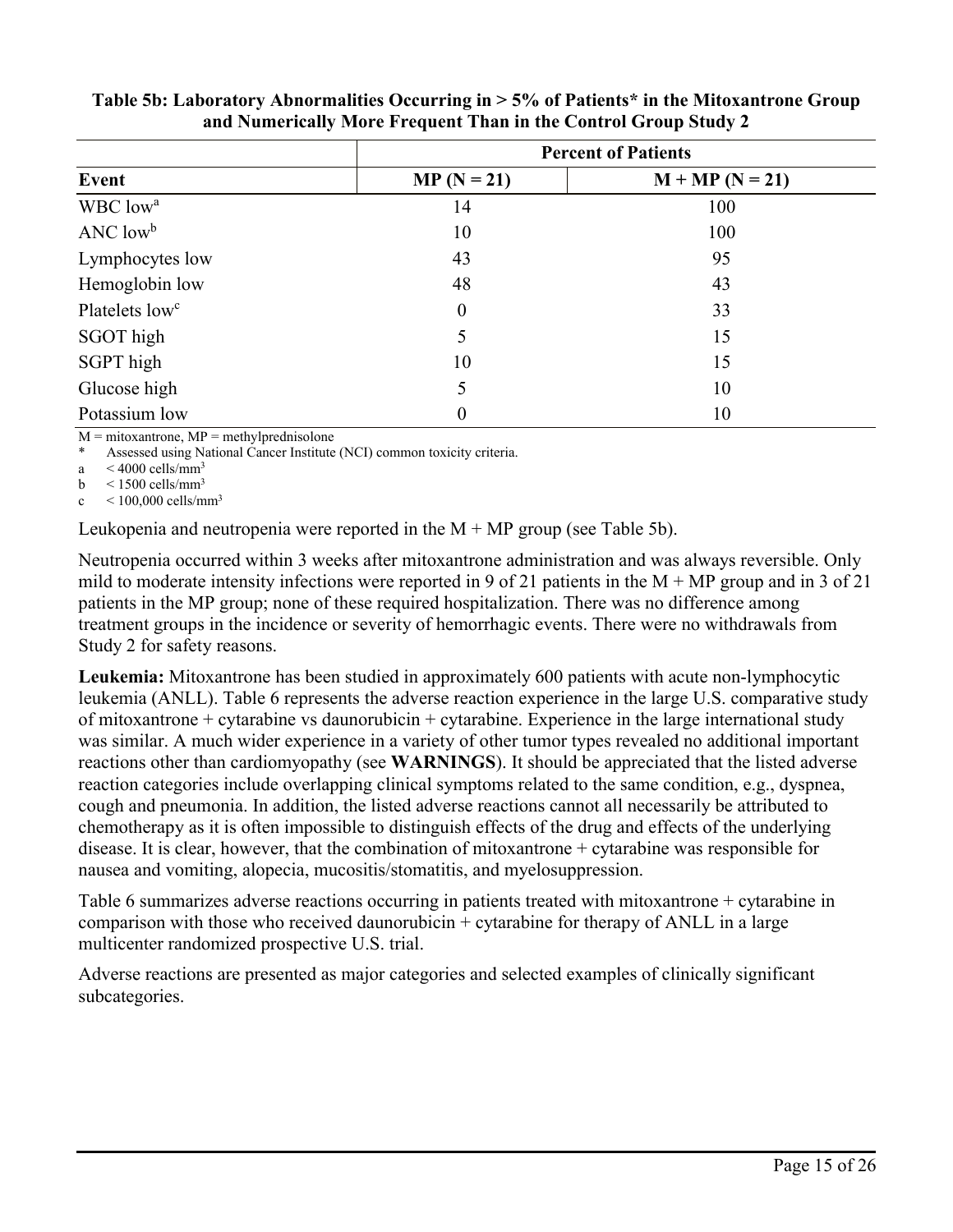|                      | <b>Induction</b>           |                |                  | Consolidation              |
|----------------------|----------------------------|----------------|------------------|----------------------------|
|                      | [% pts entering induction] |                |                  | [% pts entering induction] |
|                      | <b>MIT</b>                 | <b>DAUN</b>    | <b>MIT</b>       | <b>DAUN</b>                |
| Event                | $N = 102$                  | $N = 102$      | $N = 55$         | $N = 49$                   |
| Cardiovascular       | 26                         | 28             | 11               | 24                         |
| <b>CHF</b>           | 5                          | 6              | $\boldsymbol{0}$ | $\boldsymbol{0}$           |
| Arrhythmias          | $\overline{\mathbf{3}}$    | 3              | $\overline{4}$   | 4                          |
| Bleeding             | 37                         | 41             | 20               | 6                          |
| GI                   | 16                         | 12             | $\overline{2}$   | $\overline{2}$             |
| Petechiae/ecchymoses | $\overline{7}$             | 9              | 11               | $\overline{2}$             |
| Gastrointestinal     | 88                         | 85             | 58               | 51                         |
| Nausea/vomiting      | 72                         | 67             | 31               | 31                         |
| Diarrhea             | 47                         | 47             | 18               | $8\,$                      |
| Abdominal pain       | 15                         | 9              | 9                | $\overline{4}$             |
| Mucositis/stomatitis | 29                         | 33             | 18               | $\,8\,$                    |
| Hepatic              | 10                         | 11             | 14               | $\overline{2}$             |
| Jaundice             | $\overline{3}$             | 8              | 7                | $\boldsymbol{0}$           |
| Infections           | 66                         | 73             | 60               | 43                         |
| <b>UTI</b>           | $\overline{7}$             | $\overline{2}$ | 7                | $\overline{2}$             |
| Pneumonia            | 9                          | $\tau$         | 9                | $\boldsymbol{0}$           |
| Sepsis               | 34                         | 36             | 31               | 18                         |
| Fungal infections    | 15                         | 13             | 9                | 6                          |
| Renal failure        | 8                          | 6              | $\boldsymbol{0}$ | $\overline{2}$             |
| Fever                | 78                         | 71             | 24               | 18                         |
| Alopecia             | 37                         | 40             | 22               | 16                         |
| Pulmonary            | 43                         | 43             | 24               | 14                         |
| Cough                | 13                         | 9              | 9                | $\overline{2}$             |
| Dyspnea              | 18                         | 20             | 6                | $\boldsymbol{0}$           |
| <b>CNS</b>           | 30                         | 30             | 34               | 35                         |
| Seizures             | $\overline{4}$             | $\overline{4}$ | $\overline{2}$   | $8\,$                      |
| Headache             | 10                         | 9              | 13               | 8                          |
| Eye                  | 7                          | 6              | $\overline{2}$   | $\overline{4}$             |
| Conjunctivitis       | 5                          | 1              | $\boldsymbol{0}$ | $\boldsymbol{0}$           |

| Table 6: Adverse Events Occurring in ANLL Patients Receiving Mitoxantrone or Daunorubicin |  |  |
|-------------------------------------------------------------------------------------------|--|--|
|                                                                                           |  |  |

MIT = mitoxantrone, DAUN = daunorubicin.

**Hormone-Refractory Prostate Cancer:** Detailed safety information is available for a total of 353 patients with hormone-refractory prostate cancer treated with mitoxantrone, including 274 patients who received mitoxantrone in combination with corticosteroids.

Table 7 summarizes adverse reactions of all grades occurring in ≥5% of patients in Trial CCI-NOV22.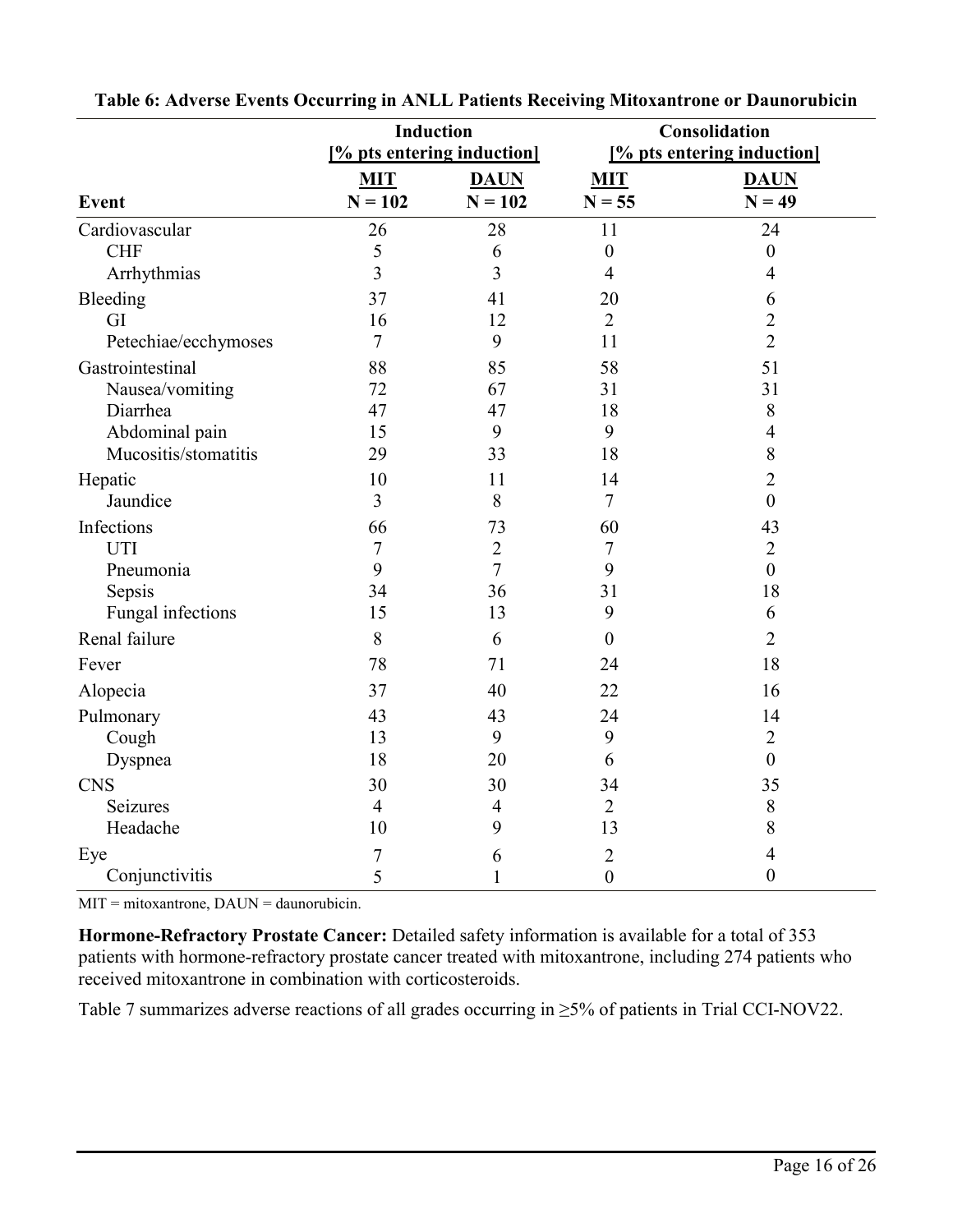| Event                 | $M + P (n = 80) %$ | $P(n = 81) %$    |  |
|-----------------------|--------------------|------------------|--|
| Nausea                | 61                 | 35               |  |
| Fatigue               | 39                 | 14               |  |
| Alopecia              | 29                 | $\boldsymbol{0}$ |  |
| Anorexia              | 25                 | 6                |  |
| Constipation          | 16                 | 14               |  |
| Dyspnea               | 11                 | 5                |  |
| Nail bed changes      | 11                 | 0                |  |
| Edema                 | 10                 | $\overline{4}$   |  |
| Systemic infection    | 10                 | 7                |  |
| Mucositis             | 10                 | 0                |  |
| UTI                   | 9                  | $\overline{4}$   |  |
| Emesis                | 9                  | 5                |  |
| Pain                  | 8                  | 9                |  |
| Fever                 | 6                  | 3                |  |
| Hemorrhage/bruise     | 6                  |                  |  |
| Anemia                | 5                  | 3                |  |
| Cough                 | 5                  | $\boldsymbol{0}$ |  |
| Decreased LVEF        | 5                  | 0                |  |
| Anxiety/depression    | 5                  | 3                |  |
| Dyspepsia             | 5                  | 6                |  |
| Skin infection        | 5                  | 3                |  |
| <b>Blurred</b> vision | 3                  | 5                |  |

**Table 7: Adverse Events of Any Intensity Occurring in** ≥**5% of Patients Trial CCI-NOV22**

 $M = mitoxantrone, P = prednisone.$ 

No nonhematologic adverse events of Grade 3/4 were seen in > 5% of patients.

Table 8 summarizes adverse events of all grades occurring in  $\geq$  5% of patients in Trial CALGB 9182.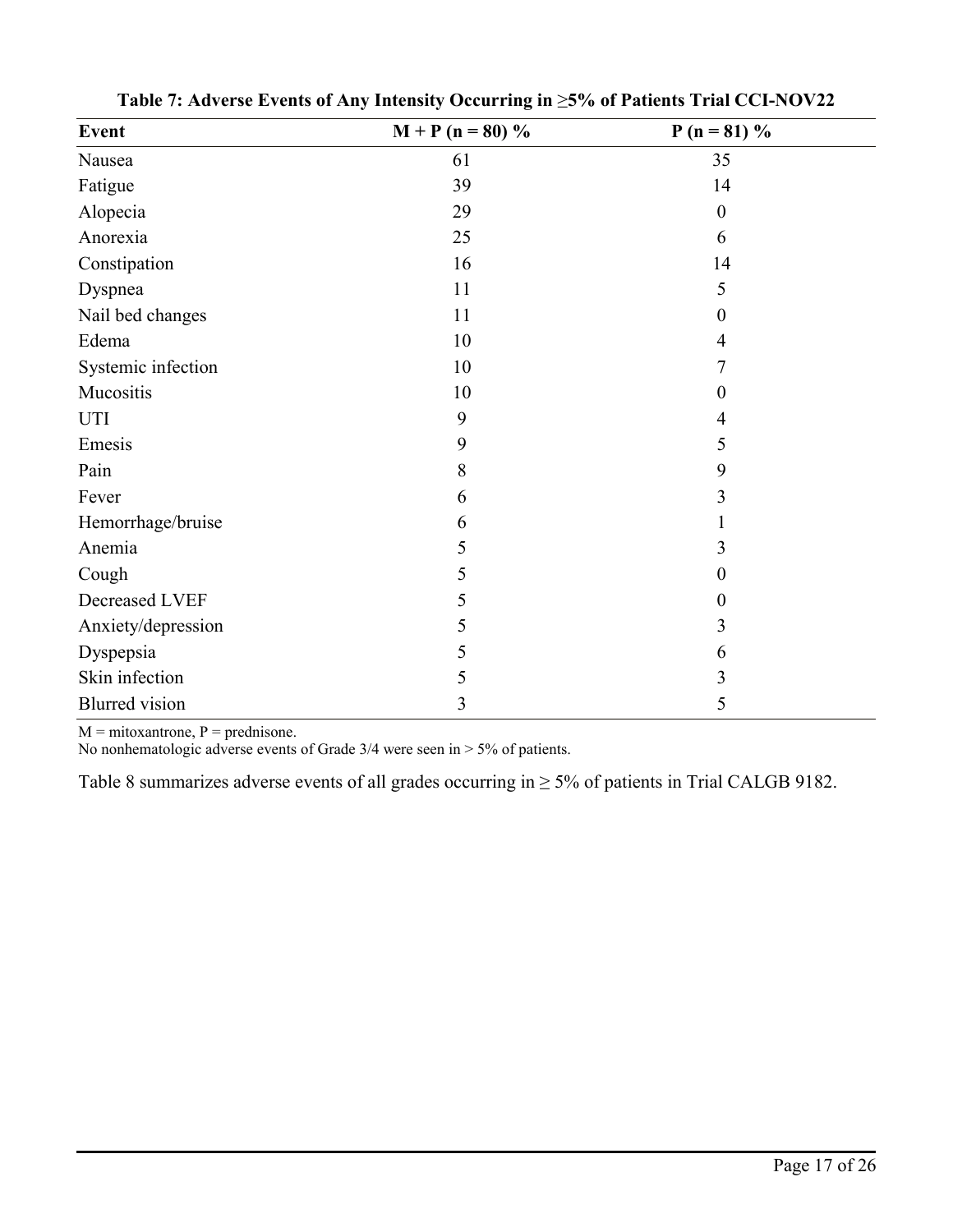|                               | $M + H (n = 112)$ |               |                | $H(n = 113)$     |
|-------------------------------|-------------------|---------------|----------------|------------------|
| <b>Event</b>                  | $\mathbf n$       | $\frac{0}{0}$ | $\mathbf n$    | $\frac{0}{0}$    |
| Decreased WBC                 | 96                | 87            | $\overline{4}$ | $\overline{4}$   |
| Abnormal granulocytes/bands   | 88                | 79            | 3              | $\overline{3}$   |
| Decreased hemoglobin          | 83                | 75            | 42             | 39               |
| Abnormal lymphocytes count    | 78                | 72            | 27             | 25               |
| Pain                          | 45                | 41            | 44             | 39               |
| Abnormal platelet count       | 43                | 39            | 8              | $\tau$           |
| Abnormal alkaline phosphatase | 41                | 37            | 42             | 38               |
| Malaise/fatigue               | 37                | 34            | 16             | 14               |
| Hyperglycemia                 | 33                | 31            | 32             | 30               |
| Edema                         | 31                | 30            | 15             | 14               |
| Nausea                        | 28                | 26            | 9              | 8                |
| Anorexia                      | 24                | 22            | 16             | 14               |
| Abnormal BUN                  | 24                | 22            | 22             | 20               |
| Abnormal transaminase         | 22                | 20            | 16             | 14               |
| Alopecia                      | 20                | 20            | 1              | 1                |
| Abnormal cardiac function     | 19                | 18            | $\overline{0}$ | $\boldsymbol{0}$ |
| Infection                     | 18                | 17            | $\overline{4}$ | $\overline{4}$   |
| Weight loss                   | 18                | 17            | 13             | 12               |
| Dyspnea                       | 16                | 15            | 9              | 8                |
| Diarrhea                      | 16                | 14            | $\overline{4}$ | $\overline{4}$   |
| Fever in absence of infection | 15                | 14            | 7              | 6                |
| Weight gain                   | 15                | 14            | 16             | 15               |
| Abnormal creatinine           | 14                | 13            | 11             | 10               |
| Other gastrointestinal        | 13                | 14            | 11             | 11               |
| Vomiting                      | 12                | 11            | 6              | 5                |
| Other neurologic              | 11                | 11            | 5              | 5                |
| Hypocalcemia                  | 10                | 10            | 5              | 5                |
| Hematuria                     | 9                 | 11            | 5              | 6                |
| Hyponatremia                  | 9                 | 9             | 3              | 3                |
| <b>Sweats</b>                 | 9                 | 9             | 2              | 2                |
| Other liver                   | 8                 | 8             | 8              | 8                |
| Stomatitis                    | 8                 | 8             |                |                  |
| Cardiac dysrhythmia           |                   |               | 3              | 3                |
| Hypokalemia                   |                   | 7             | 4              | 4                |
| Neuro/constipation            |                   | 7             | 2              | 2                |
| Neuro/motor disorder          | 7                 | 7             | 3              | 3                |

**Table 8: Adverse Events of Any Intensity Occurring in** ≥ **5% of Patients. Trial CALGB 9182**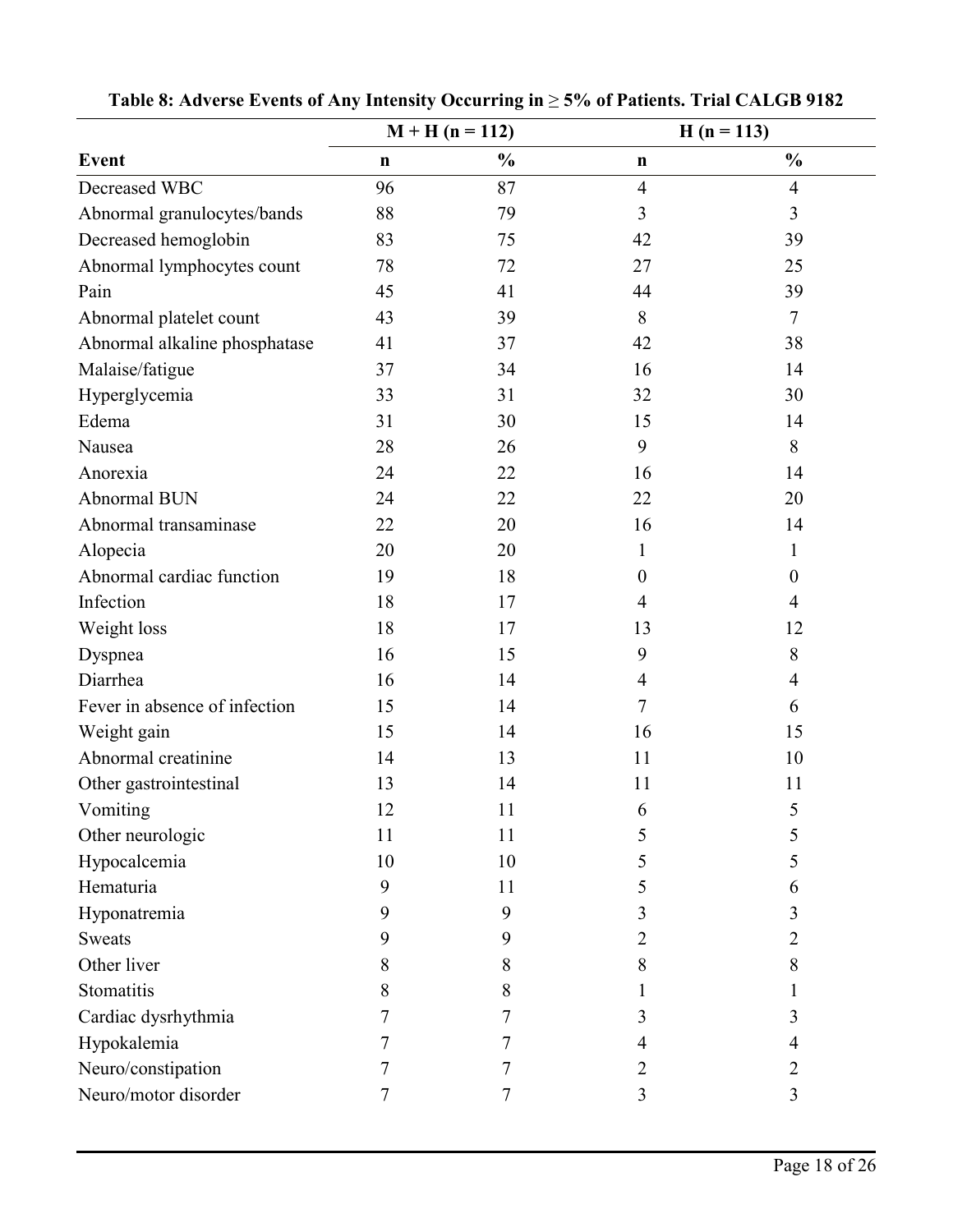|                      | $M + H (n = 112)$ |               | $H(n = 113)$ |               |
|----------------------|-------------------|---------------|--------------|---------------|
| Event                | $\mathbf n$       | $\frac{0}{0}$ | $\mathbf n$  | $\frac{0}{0}$ |
| Neuro/mood disorder  | h                 | 6             | ာ            |               |
| Skin disorder        |                   |               |              |               |
| Cardiac ischemia     |                   |               |              |               |
| Chills               |                   |               |              |               |
| Hemorrhage           |                   |               |              |               |
| Myalgias/arthralgias |                   |               |              |               |
| Other kidney/bladder |                   |               |              |               |
| Other endocrine      |                   |               |              |               |
| Other pulmonary      |                   |               |              |               |
| Hypertension         |                   |               |              |               |
| Impotence/libido     |                   |               |              |               |
| Proteinuria          |                   |               |              |               |
| Sterility            |                   |               |              |               |

**Table 8: Adverse Events of Any Intensity Occurring in** ≥ **5% of Patients. Trial CALGB 9182**

 $M = mitoxantrone, H = hydrocortisone$ 

#### **General:**

*Allergic Reaction* - Hypotension, urticaria, dyspnea, and rashes have been reported occasionally. Anaphylaxis/anaphylactoid reactions have been reported rarely.

*Cutaneous* - Extravasation at the infusion site has been reported, which may result in erythema, swelling, pain, burning, and/or blue discoloration of the skin. Extravasation can result in tissue necrosis with resultant need for debridement and skin grafting. Phlebitis has also been reported at the site of the infusion.

*Hematologic* - Topoisomerase II inhibitors, including mitoxantrone, in combination with other antineoplastic agents or alone, have been associated with the development of acute leukemia (see **WARNINGS**).

*Leukemia* - Myelosuppression is rapid in onset and is consistent with the requirement to produce significant marrow hypoplasia in order to achieve a response in acute leukemia. The incidences of infection and bleeding seen in the U.S. trial are consistent with those reported for other standard induction regimens.

*Hormone-Refractory Prostate Cancer* - In a randomized study where dose escalation was required for neutrophil counts greater than  $1000/\text{mm}^3$ , Grade 4 neutropenia (ANC < 500/mm<sup>3</sup>) was observed in 54% of patients treated with mitoxantrone + low-dose prednisone. In a separate randomized trial where patients were treated with 14 mg/m<sup>2</sup>, Grade 4 neutropenia in 23% of patients treated with mitoxantrone + hydrocortisone was observed. Neutropenic fever/infection occurred in 11% and 10% of patients receiving

mitoxantrone + corticosteroids, respectively, on the two trials. Platelets  $\leq 50,000/\text{mm}^3$  were noted in 4% and  $3\%$  of patients receiving mitoxantrone + corticosteroids on these trials, and there was one patient death on mitoxantrone + hydrocortisone due to intracranial hemorrhage after a fall.

*Gastrointestinal* - Nausea and vomiting occurred acutely in most patients and may have contributed to reports of dehydration, but were generally mild to moderate and could be controlled through the use of antiemetics. Stomatitis/mucositis occurred within 1 week of therapy.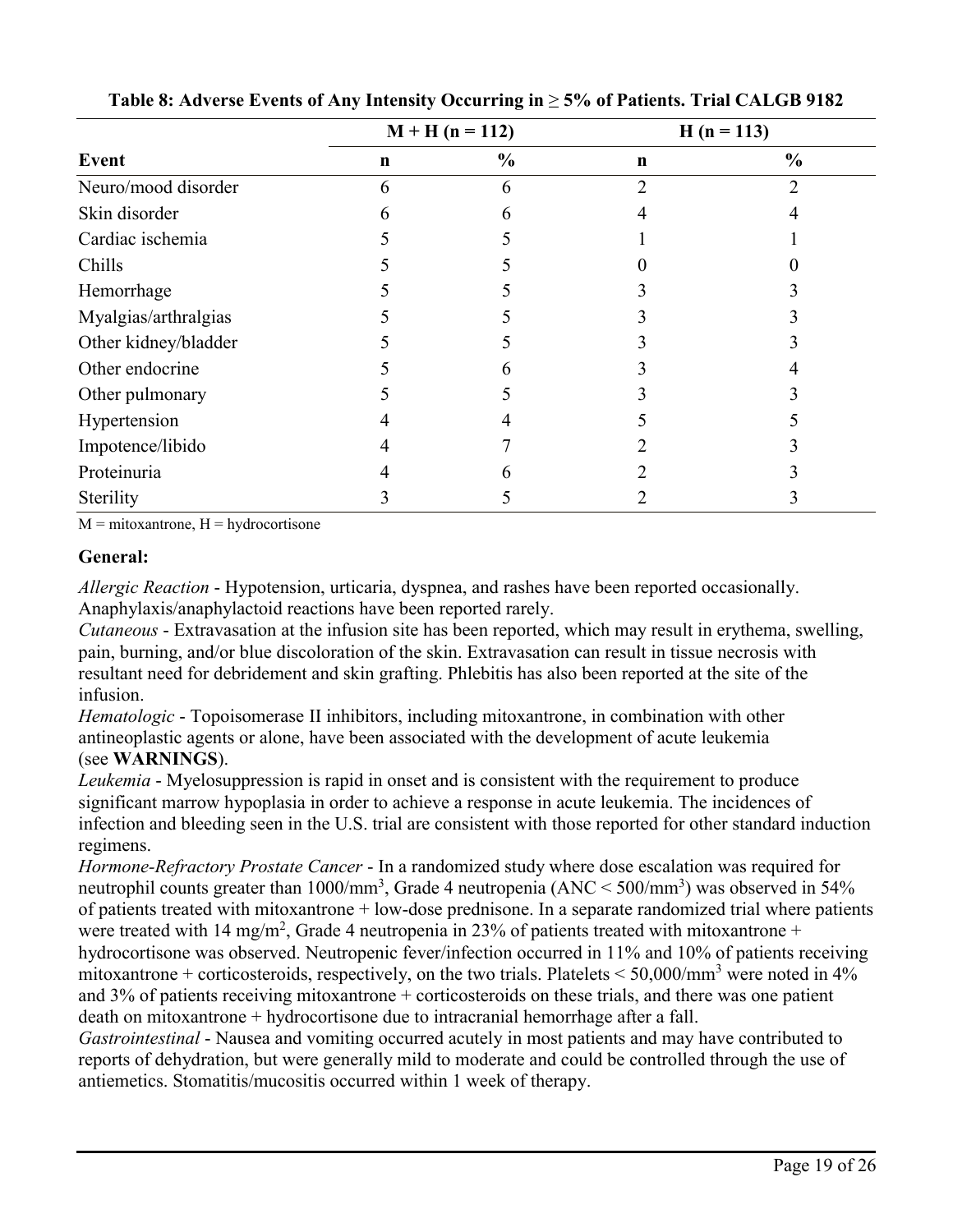*Cardiovascular* - Congestive heart failure, tachycardia, EKG changes including arrhythmias, chest pain, and asymptomatic decreases in left ventricular ejection fraction have occurred. (See **WARNINGS**) *Pulmonary* - Interstitial pneumonitis has been reported in cancer patients receiving combination chemotherapy that included mitoxantrone.

# **OVERDOSAGE**

There is no known specific antidote for mitoxantrone. Accidental overdoses have been reported. Four patients receiving 140 to 180 mg/m<sup>2</sup> as a single bolus injection died as a result of severe leukopenia with infection. Hematologic support and antimicrobial therapy may be required during prolonged periods of severe myelosuppression.

Although patients with severe renal failure have not been studied, mitoxantrone is extensively tissue bound and it is unlikely that the therapeutic effect or toxicity would be mitigated by peritoneal or hemodialysis.

## **DOSAGE AND ADMINISTRATION (**See also **WARNINGS)**

**Multiple Sclerosis:** The recommended dosage of mitoxantrone is 12 mg/m<sup>2</sup> given as a short (approximately 5 to 15 minutes) intravenous infusion every 3 months. Left ventricular ejection fraction (LVEF) should be evaluated by echocardiogram or MUGA prior to administration of the initial dose of mitoxantrone and all subsequent doses. In addition, LVEF evaluations are recommended if signs or symptoms of congestive heart failure develop at any time during treatment with mitoxantrone. Mitoxantrone should not be administered to multiple sclerosis patients with an LVEF <50%, with a clinically significant reduction in LVEF, or to those who have received a cumulative lifetime dose of  $\geq$ 140 mg/m<sup>2</sup>. Complete blood counts, including platelets, should be monitored prior to each course of mitoxantrone and in the event that signs or symptoms of infection develop. Mitoxantrone generally should not be administered to multiple sclerosis patients with neutrophil counts less than 1500 cells/mm<sup>3</sup>. Liver function tests should also be monitored prior to each course. Mitoxantrone therapy in multiple sclerosis patients with abnormal liver function tests is not recommended because mitoxantrone clearance is reduced by hepatic impairment and no laboratory measurement can predict drug clearance and dose adjustments.

Women with multiple sclerosis who are biologically capable of becoming pregnant, even if they are using birth control, should have a pregnancy test, and the results should be known, before receiving each dose of mitoxantrone (see **WARNINGS, Pregnancy**).

**Hormone-Refractory Prostate Cancer:** Based on data from two Phase 3 comparative trials of mitoxantrone plus corticosteroids versus corticosteroids alone, the recommended dosage of mitoxantrone is 12 to 14 mg/m<sup>2</sup> given as a short intravenous infusion every 21 days.

**Combination Initial Therapy for ANLL in Adults:** For induction, the recommended dosage is 12 mg/m<sup>2</sup> of mitoxantrone daily on Days 1 to 3 given as an intravenous infusion, and 100 mg/m<sup>2</sup> of cytarabine for 7 days given as a continuous 24-hour infusion on Days 1 to 7.

Most complete remissions will occur following the initial course of induction therapy. In the event of an incomplete antileukemic response, a second induction course may be given. Mitoxantrone should be given for 2 days and cytarabine for 5 days using the same daily dosage levels.

If severe or life-threatening nonhematologic toxicity is observed during the first induction course, the second induction course should be withheld until toxicity resolves.

Consolidation therapy which was used in two large randomized multicenter trials consisted of mitoxantrone, 12 mg/m<sup>2</sup> given by intravenous infusion daily on Days 1 and 2 and cytarabine, 100 mg/m<sup>2</sup> for 5 days given as a continuous 24-hour infusion on Days 1 to 5. The first course was given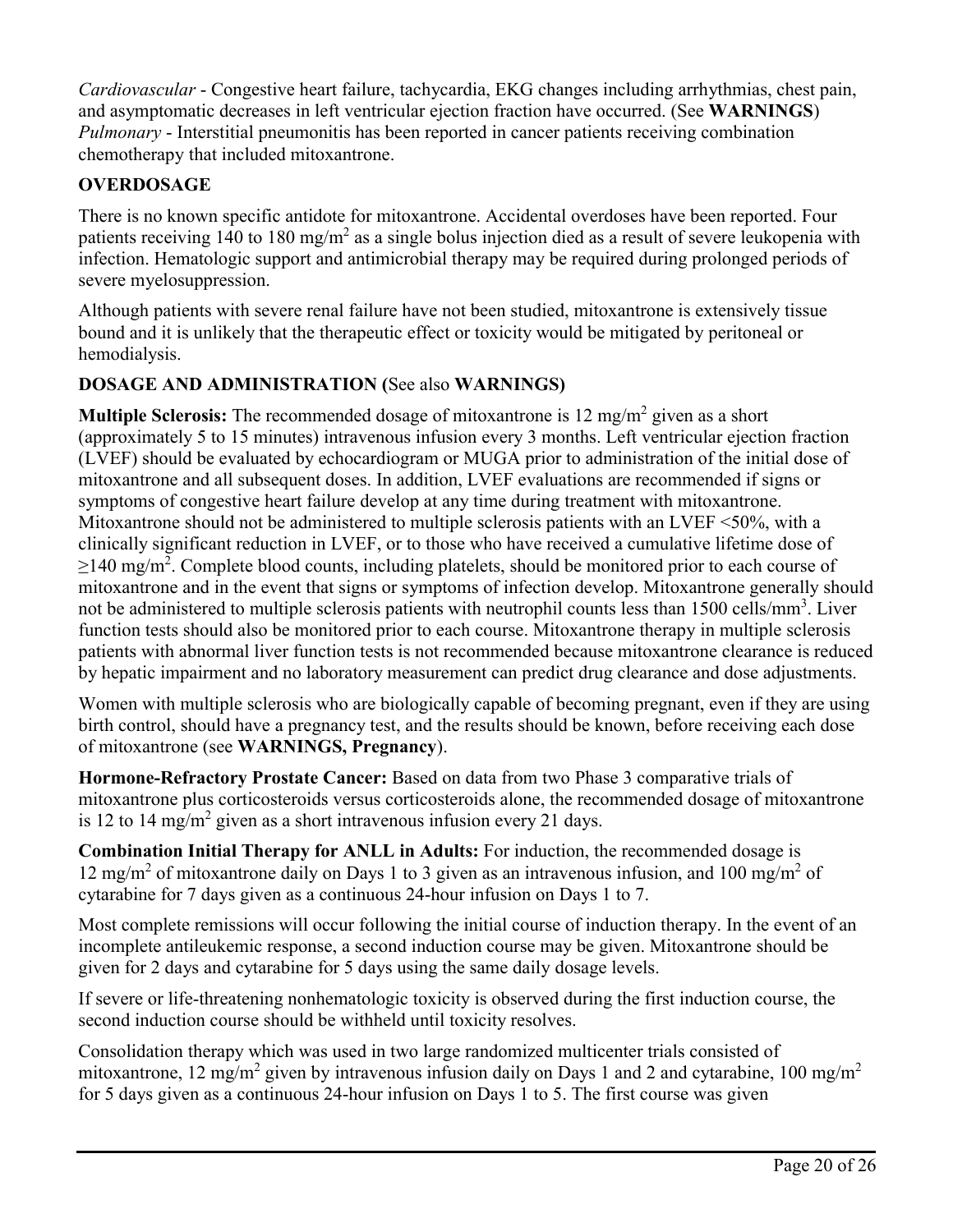approximately 6 weeks after the final induction course; the second was generally administered 4 weeks after the first. Severe myelosuppression occurred. (See **CLINICAL PHARMACOLOGY**)

**Hepatic Impairment:** For patients with hepatic impairment, there is at present no laboratory measurement that allows for dose adjustment recommendations. (See **CLINICAL PHARMACOLOGY, Special Populations,** *Hepatic Impairment*)

### **Preparation and Administration Precautions**

## **MITOXANTRONE INJECTION, USP (CONCENTRATE) MUST BE DILUTED PRIOR TO USE.**

Parenteral drug products should be inspected visually for particulate matter and discoloration prior to administration whenever solution and container permit. The dose of mitoxantrone should be diluted to at least 50 mL with either 0.9% Sodium Chloride Injection (USP) or 5% Dextrose Injection (USP). Mitoxantrone Injection, USP (concentrate) may be further diluted into Dextrose 5% in Water, Normal Saline or Dextrose 5% with Normal Saline and used immediately. DO NOT FREEZE.

Mitoxantrone should not be mixed in the same infusion as heparin since a precipitate may form. Because specific compatibility data are not available, it is recommended that mitoxantrone not be mixed in the same infusion with other drugs. The diluted solution should be introduced slowly into the tubing as a freely running intravenous infusion of 0.9% Sodium Chloride Injection (USP) or 5% Dextrose Injection (USP) over a period of not less than 3 minutes. Unused infusion solutions should be discarded immediately in an appropriate fashion. In the case of multiple-dose use, after penetration of the stopper, the remaining portion of the undiluted Mitoxantrone Injection, USP concentrate should be stored not longer than 7 days between 15° to 25°C (59° to 77°F) or 14 days under refrigeration. DO NOT FREEZE. CONTAINS NO PRESERVATIVE.

Care in the administration of mitoxantrone will reduce the chance of extravasation. Mitoxantrone should be administered into the tubing of a freely running intravenous infusion of 0.9% Sodium Chloride Injection, USP or 5% Dextrose Injection, USP. The tubing should be attached to a Butterfly needle or other suitable device and inserted preferably into a large vein. If possible, avoid veins over joints or in extremities with compromised venous or lymphatic drainage. Care should be taken to avoid extravasation at the infusion site and to avoid contact of mitoxantrone with the skin, mucous membranes, or eyes. MITOXANTRONE SHOULD NOT BE ADMINISTERED SUBCUTANEOUSLY. If any signs or symptoms of extravasation have occurred, including burning, pain, pruritis, erythema, swelling, blue discoloration, or ulceration, the injection or infusion should be immediately terminated and restarted in another vein. During intravenous administration of mitoxantrone extravasation may occur with or without an accompanying stinging or burning sensation even if blood returns well on aspiration of the infusion needle. If it is known or suspected that subcutaneous extravasation has occurred, it is recommended that intermittent ice packs be placed over the area of extravasation and that the affected extremity be elevated. Because of the progressive nature of extravasation reactions, the area of injection should be frequently examined and surgery consultation obtained early if there is any sign of a local reaction.

Skin accidentally exposed to mitoxantrone should be rinsed copiously with warm water and if the eyes are involved, standard irrigation techniques should be used immediately. The use of goggles, gloves, and protective gowns is recommended during preparation and administration of the drug.

Procedures for proper handling and disposal of anticancer drugs should be considered. Several guidelines on this subject have been published.<sup>1-4</sup> There is no general agreement that all of the procedures recommended in the guidelines are necessary or appropriate.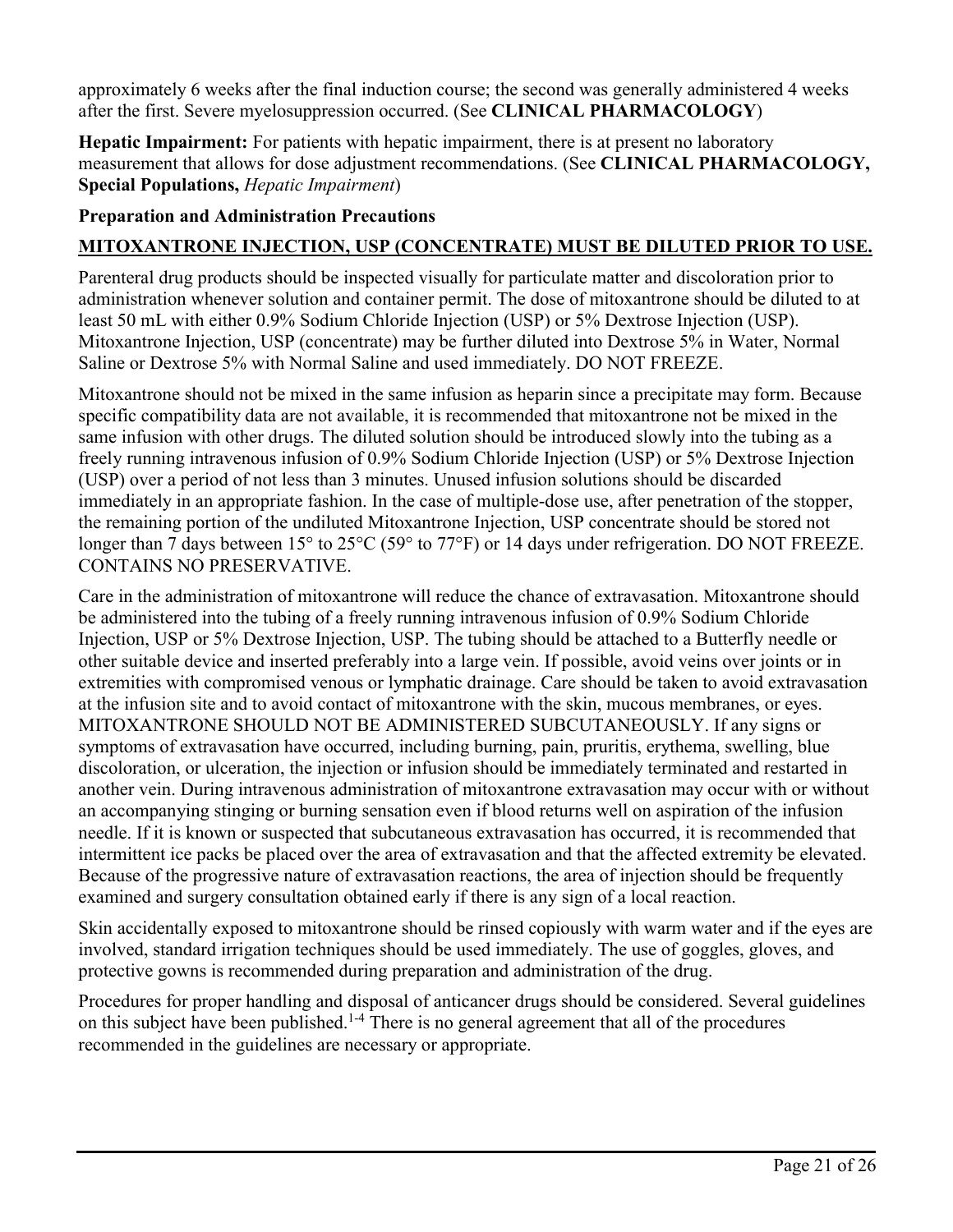### **REFERENCES**

- 1. NIOSH Alert: Preventing occupational exposures to antineoplastic and other hazardous drugs in healthcare settings. 2004. U.S. Department of Health and Human Services, Public Health Service, Centers for Disease Control and Prevention, National Institute for Occupational Safety and Health, DHHS (NIOSH) Publication No. 2004-165.
- 2. OSHA Technical Manual, TED 1-0.15A, Section VI: Chapter 2. Controlling Occupational Exposure to Hazardous Drugs. OSHA, 1999. http://www.osha.gov/dts/osta/otm\_vi\_2.html.
- 3. American Society of Health-System Pharmacists. (2006) ASHP Guidelines on Handling Hazardous Drugs.
- 4. Polovich, M., White, J.M., & Kelleher, L.O. (eds.) 2005. Chemotherapy and biotherapy guidelines and recommendations for practice (2nd ed.) Pittsburgh, PA: Oncology Nursing Society.

#### **HOW SUPPLIED**

Mitoxantrone Injection, USP (concentrate) is a sterile aqueous solution containing mitoxantrone hydrochloride at a concentration equivalent to 2 mg mitoxantrone free base per mL supplied in vials for multiple-dose use as follows:

| <b>Unit of Sale</b>                    | Concentration                   |  |
|----------------------------------------|---------------------------------|--|
| NDC 61703-343-18                       | $20 \text{ mg}/10 \text{ mL}$   |  |
| Carton containing 1 multiple-dose vial | $(2 \text{ mg/ml})$             |  |
| NDC 61703-343-65                       | $25 \text{ mg}/12.5 \text{ mL}$ |  |
| Carton containing 1 multiple-dose vial | $(2 \text{ mg/mL})$             |  |
| NDC 61703-343-66                       | $30 \text{ mg}/15 \text{ mL}$   |  |
| Carton containing 1 multiple-dose vial | $(2 \text{ mg/ml})$             |  |

Mitoxantrone Injection, USP (concentrate) should be stored between 20° to 25°C (68° to 77°F). [See USP Controlled Room Temperature]. DO NOT FREEZE. Store Upright.

Distributed by Hospira Inc., Lake Forest, IL 60045 USA



LAB-1310-2.0

Revised: 4/2021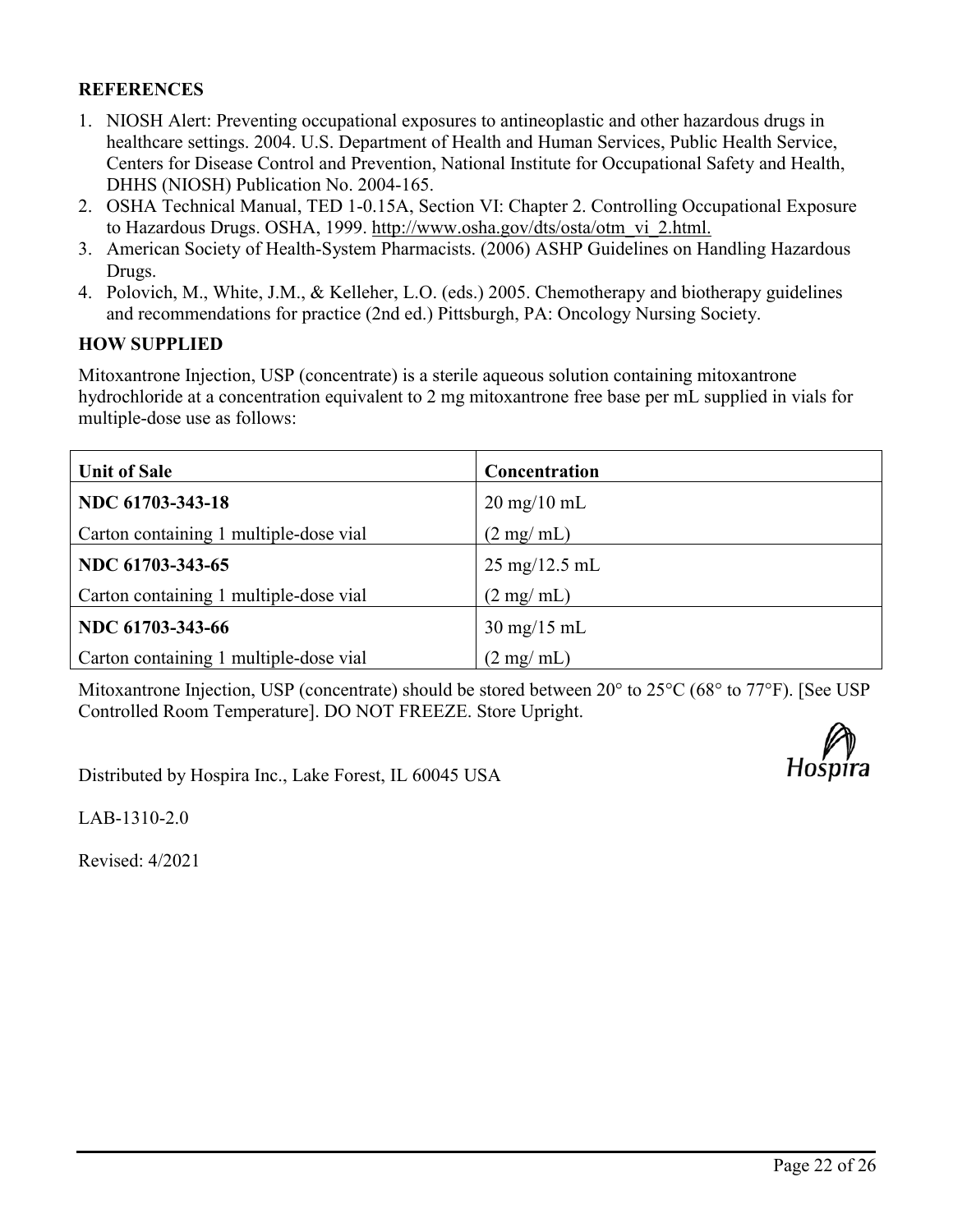### **MEDICATION GUIDE MitoXANTRONE (mito-xan-trone) Injection, USP (concentrate)**

#### **CONTAINS SODIUM METABISULFITE, A SULFITE THAT MAY CAUSE ALLERGIC-TYPE REACTIONS INCLUDING ANAPHYLACTIC SYMPTOMS AND LIFE-THREATENING OR LESS SEVERE ASTHMATIC EPISODES IN CERTAIN SUSCEPTIBLE PEOPLE. THE OVERALL PREVALENCE OF SULFITE SENSITIVITY IN THE GENERAL POPULATION IS UNKNOWN AND PROBABLY LOW. SULFITE SENSITIVITY IS SEEN MORE FREQUENTLY IN ASTHMATIC THAN IN NONASTHMATIC PEOPLE.**

Read this Medication Guide before you start receiving MitoXANTRONE and each time you receive MitoXANTRONE. There may be new information. This information does not take the place of talking to your doctor about your medical condition or your treatment.

#### **What is the most important information I should know about MitoXANTRONE?**

#### **MitoXANTRONE can cause serious side effects, including:**

- **decrease in the ability of your bone marrow to make blood cells (myelosuppression).** Your doctor may do blood tests during treatment with MitoXANTRONE to check your blood cell counts. The symptoms of myelosuppression can include:
	- o feeling tired
	- o increased infections
	- o bruising and bleeding easily
- **heart problems (congestive heart failure) that may lead to death even in people who have never had heart problems before.** Heart failure can happen while you receive MitoXANTRONE, or months to years after you stop receiving MitoXANTRONE. Your risk of heart failure increases the more MitoXANTRONE you receive.

Call your doctor or get medical help right away if you have any of these problems during or after treatment with MitoXANTRONE:

- o shortness of breath
- o swelling of your ankles or feet
- o sudden weight gain
- o fast heartbeat or pounding in your chest

#### **Before receiving MitoXANTRONE for the first time, you should have the following tests done:**

- o physical examination
- o a test to check your heart's electrical activity (electrocardiogram)
- a test to check your heart's ability to pump blood

#### **If you receive MitoXANTRONE to treat Multiple Sclerosis (MS), your doctor should also do the tests above:**

- o before you receive each MitoXANTRONE dose
- o yearly after you stop receiving MitoXANTRONE treatment
- **acute myeloid leukemia (AML).** Receiving MitoXANTRONE increases your risk of AML. AML is a cancer of the blood-forming cells of your bone marrow. Symptoms of AML can include:
	- o feeling unusually tired and weak
	- o increased infections

o fever

o bruising and bleeding easily

- o pain in your bones
- o trouble breathing
- o unexplained weight loss
- o night sweats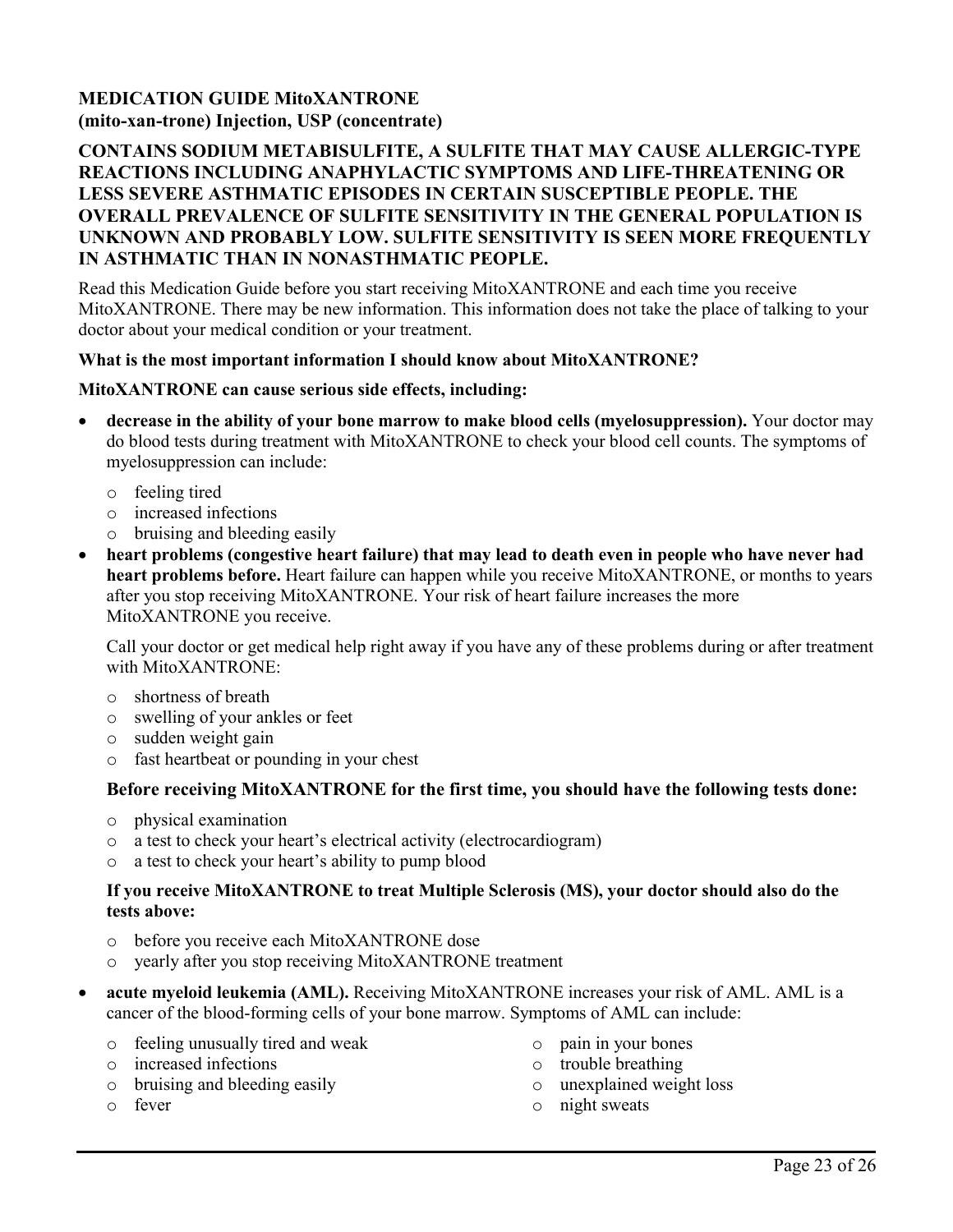- **skin problems at your injection site. If MitoXANTRONE leaks out of your vein, skin problems can happen that may lead to serious skin damage (necrosis). Necrosis may need to be repaired surgically.** Tell your doctor right away if you have any of the following problems at your injection site:
	- o redness
	- o swelling
	- o pain

#### **What is MitoXANTRONE?**

MitoXANTRONE is a prescription medicine used alone or with other medicines to treat people with:

- secondary (chronic) progressive, progressive relapsing, or worsening relapsing-remitting multiple sclerosis (MS)
- pain related to advanced hormone-refractory prostate cancer
- acute nonlymphocytic leukemia (ANLL)

MitoXANTRONE is not for people with primary progressive MS. It is not known if MitoXANTRONE is safe and effective in children.

#### **Who should not receive MitoXANTRONE?**

**Do not receive MitoXANTRONE if you** are allergic to MitoXANTRONE or any of the ingredients in MitoXANTRONE. See the end of this Medication Guide for a complete list of ingredients in MitoXANTRONE.

#### **What should I tell my doctor before receiving MitoXANTRONE?**

#### **Before you receive MitoXANTRONE, tell your doctor if you have:**

- received MitoXANTRONE in the past
- heart problems
- liver problems
- kidney problems
- low blood cell counts
- an infection
- had radiation treatment in your chest area
- any other medical conditions
- **are pregnant or plan to become pregnant.** MitoXANTRONE may harm your unborn baby. Women who are able to become pregnant should use effective birth control (contraception) while using MitoXANTRONE and should have a pregnancy test, with known results, before receiving each dose of MitoXANTRONE. Talk to your doctor about using effective birth control while you receive MitoXANTRONE.
- **are breastfeeding or plan to breastfeed.** MitoXANTRONE can pass into your breast milk and may harm your baby. Talk to your doctor about the best way to feed your baby if you receive MitoXANTRONE. Do not breastfeed while receiving MitoXANTRONE.

**Tell your doctor about all the medicines you take,** including prescription and nonprescription medicines, vitamins, and herbal supplements.

Using MitoXANTRONE with certain other medicines may cause serious side effects.

Especially tell your doctor if you take or have taken:

- medicines for cancer treatment called anthracyclines or anthracenediones
- medicines that may affect your heart
- o burning
- o skin turns a bluish color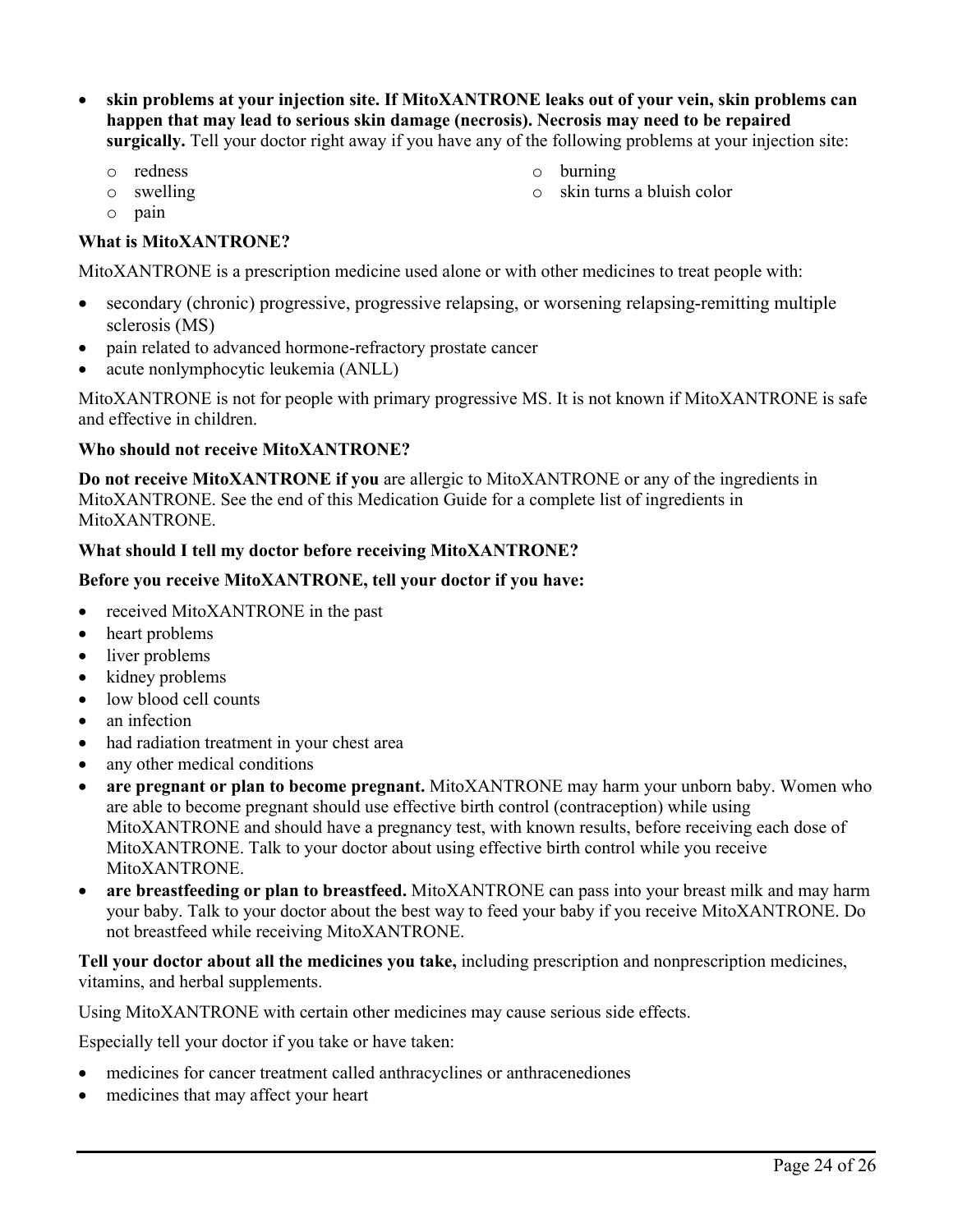Ask your doctor or pharmacist for a list of these medicines if you are not sure if you take or have taken any of these medicines.

Know the medicines you take. Keep a list of them to show your doctor and pharmacist when you get a new medicine.

#### **How should I receive MitoXANTRONE?**

- MitoXANTRONE is given by slow infusion through a needle placed in a vein (intravenous infusion) in your arm.
- Your doctor will tell you how often you will receive MitoXANTRONE.
- If you receive MitoXANTRONE to treat MS, your doctor should check how well your heart is working before each MitoXANTRONE dose. Talk to your doctor if you have not had your heart tests done before your MitoXANTRONE dose.
- Your doctor will do blood tests during your treatment with MitoXANTRONE to check your blood cell counts.
- If you are a woman of childbearing age taking MitoXANTRONE to treat MS, your doctor should do a pregnancy test before each MitoXANTRONE dose, even if you are using birth control.
- If you receive MitoXANTRONE to treat MS, there is a limit to the total amount of MitoXANTRONE you can receive during your lifetime. There is a higher risk of heart failure with increasing total lifetime doses of MitoXANTRONE.

#### **What are the possible side effects of MitoXANTRONE?**

#### **MitoXANTRONE may cause serious side effects, including:**

- **See "What is the most important information I should know about MitoXANTRONE?"** The most common side effects of MitoXANTRONE include:
	- o blue-green colored urine for about 24 hours after receiving MitoXANTRONE. This color change is harmless.
	- o bluish coloring of the whites of your eyes for about 24 hours after receiving MitoXANTRONE. This color change is harmless.
	- o nausea
	- o constipation
	- o diarrhea
	- o stomach pain
	- o hair loss
- o fever and chills due to infections
- o cough and sore throat due to upper respiratory tract infection
- o mouth sores due to mouth infection
- o loss of your menstrual period

Tell your doctor if you have any side effect that bothers you or that does not go away.

These are not all the possible side effects of MitoXANTRONE. For more information, ask your doctor or pharmacist.

Call your doctor for medical advice about side effects. You may report side effects to FDA at 1-800-FDA-1088.

#### **General information about the safe and effective use of MitoXANTRONE.**

Medicines are sometimes prescribed for purposes other than those listed in a Medication Guide.

This Medication Guide summarizes the most important information about MitoXANTRONE. If you would like more information, talk with your doctor. You can ask your pharmacist or doctor for information about MitoXANTRONE that is written for health professionals.

For more information go to www.hospira.com or call 1-800-615-0187.